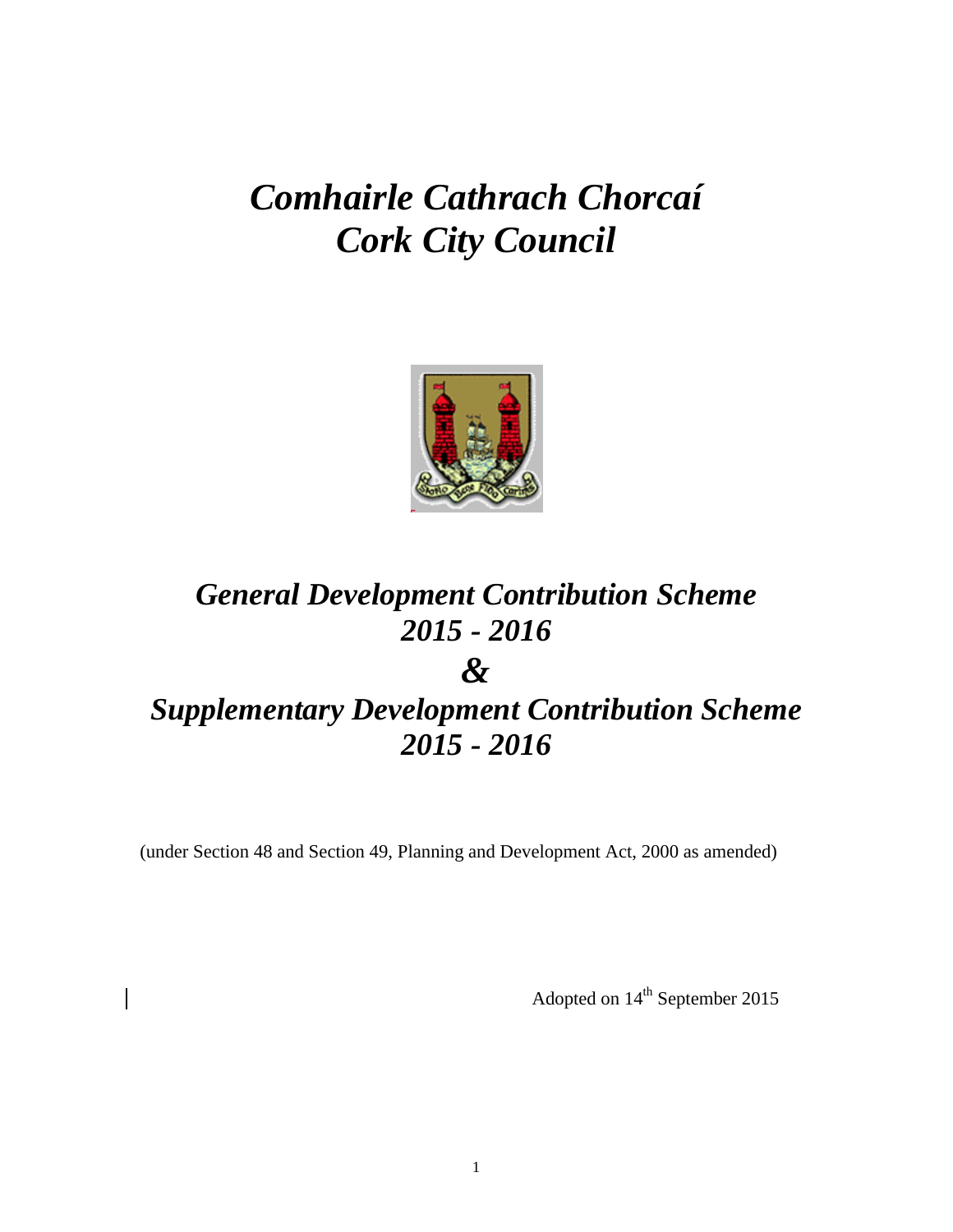## *INDEX*

|                   |                                                           | Page |
|-------------------|-----------------------------------------------------------|------|
| <b>SECTION 1</b>  | <b>Development Contribution Scheme</b>                    | 3    |
|                   | 1.1 Introduction                                          |      |
|                   | 1.2 Definitions                                           |      |
|                   | 1.3 Area of Scheme                                        |      |
|                   | 1.4 Basis for Determination of Contribution               |      |
|                   | <b>1.5 Calculation of Contribution</b>                    |      |
|                   | 1.6 Level of Contribution                                 |      |
|                   | 1.7 Exemptions & Reductions                               |      |
|                   | 1.8 Retention Permissions.                                |      |
|                   | 1.9 Maximum reduction/exemption.                          |      |
|                   | 1.10 Payment of Contribution                              |      |
|                   | <b>1.11 Special Development Contributions</b>             |      |
|                   | 1.12 Appeal to An Bord Pleanála                           |      |
|                   | 1.13 Allocation of Monies                                 |      |
|                   | 1.14 Term of Scheme                                       |      |
|                   | 1.15 Review of Scheme                                     |      |
| <b>SECTION 2</b>  | <b>Supplementary Development Contribution Scheme</b>      | 13   |
|                   | 2.1 Introduction                                          |      |
|                   | 2.2 Definitions                                           |      |
|                   | 2.3 Project                                               |      |
|                   | 2.4 Area of the Supplementary Scheme                      |      |
|                   | 2.5 Basis for Determination & Calculation of Contribution |      |
|                   | 2.6 Level of Contribution                                 |      |
|                   | 2.7 Manner of Payment                                     |      |
|                   | 2.8 Exemptions & Reductions                               |      |
|                   | 2.9 Retention permission                                  |      |
|                   | 2.10 Maximum reduction/exemption                          |      |
|                   | 2.11 Payment of contribution                              |      |
|                   | 2.12 Appeal to An Bord Pleanála                           |      |
|                   | 2.13 Term of the Supplementary Scheme                     |      |
|                   | 2.14. Review of the Supplementary Scheme                  |      |
| <b>Appendix I</b> | <b>Project Costs</b>                                      | 22   |
| <b>Appendix 2</b> | City centre map                                           | 23   |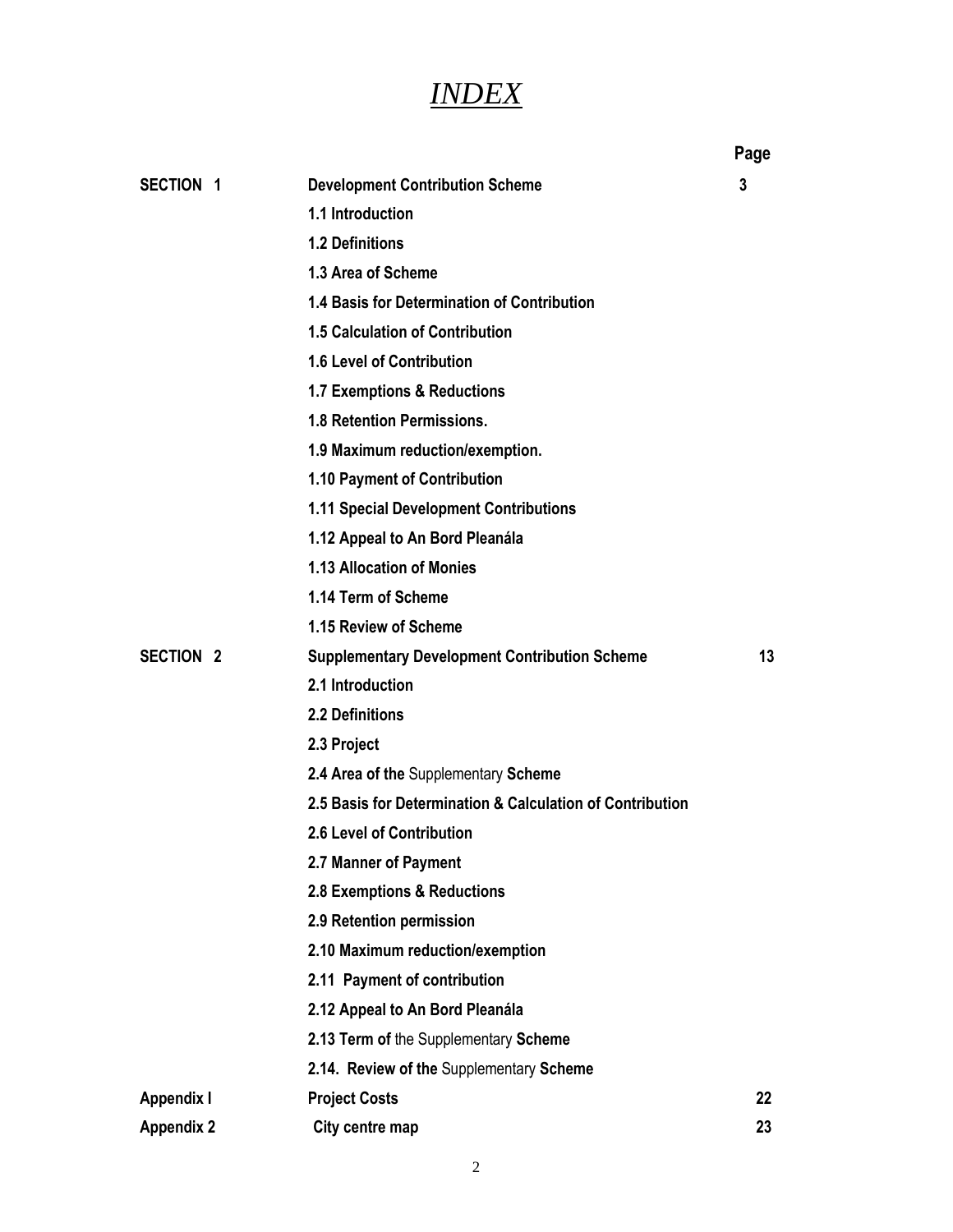#### **Section 1: Development Contribution Scheme**

*(known as the General Development Contribution Scheme)*

#### **1.1 Introduction**

Section 48 (1) of the Planning and Development Act, 2000 as amended enables a planning authority, when granting a planning permission under Section 34 of the Act, to include conditions requiring the payment of a contribution in respect of public infrastructure and facilities benefiting development in the area of the planning authority, and that is provided, or that it is intended will be provided, by or on behalf of a local authority (regardless of other sources of funding for the infrastructure and facilities).

Section 48 (2) provides for the making of a scheme and provides that a planning authority may make one or more schemes in respect of different parts of its functional area.

Section 48 (3) specifies that a scheme shall state the basis for determining the contributions to be paid in respect of public infrastructure and facilities, in accordance with the terms of the scheme.

In stating the basis for determining the contributions to be paid, the scheme must indicate the contribution to be paid in respect of the different classes of public infrastructure and facilities which are provided or to be provided by any local authority and the planning authority shall have regard to the actual estimated cost of providing the classes of public infrastructure and facilities, except that any benefit which accrues in respect of existing development may not be included in any such determination.

A scheme may allow for the payment of a reduced contribution or no contribution in certain circumstances, in accordance with the provisions of the scheme.

Subsection (15)(a) of the Planning and Development Act 2000 as amended , specifies that a planning authority may facilitate the phased payment of contributions under Section 48 and may require the giving of security to ensure payment of contributions.

#### **1.2 Definitions**

Section 48 of the Planning and Development Act, 2000, as amended ("the Act") gives the following meaning to "public infrastructure and facilities" -

- *(a) the acquisition of land,*
- *(b) the provision of open spaces, recreational and community facilities and amenities and landscaping works,*
- *(c) the provision of roads, car parks, car parking places, sewers, waste water and water treatment facilities, service connections, flood relief work and watermains,*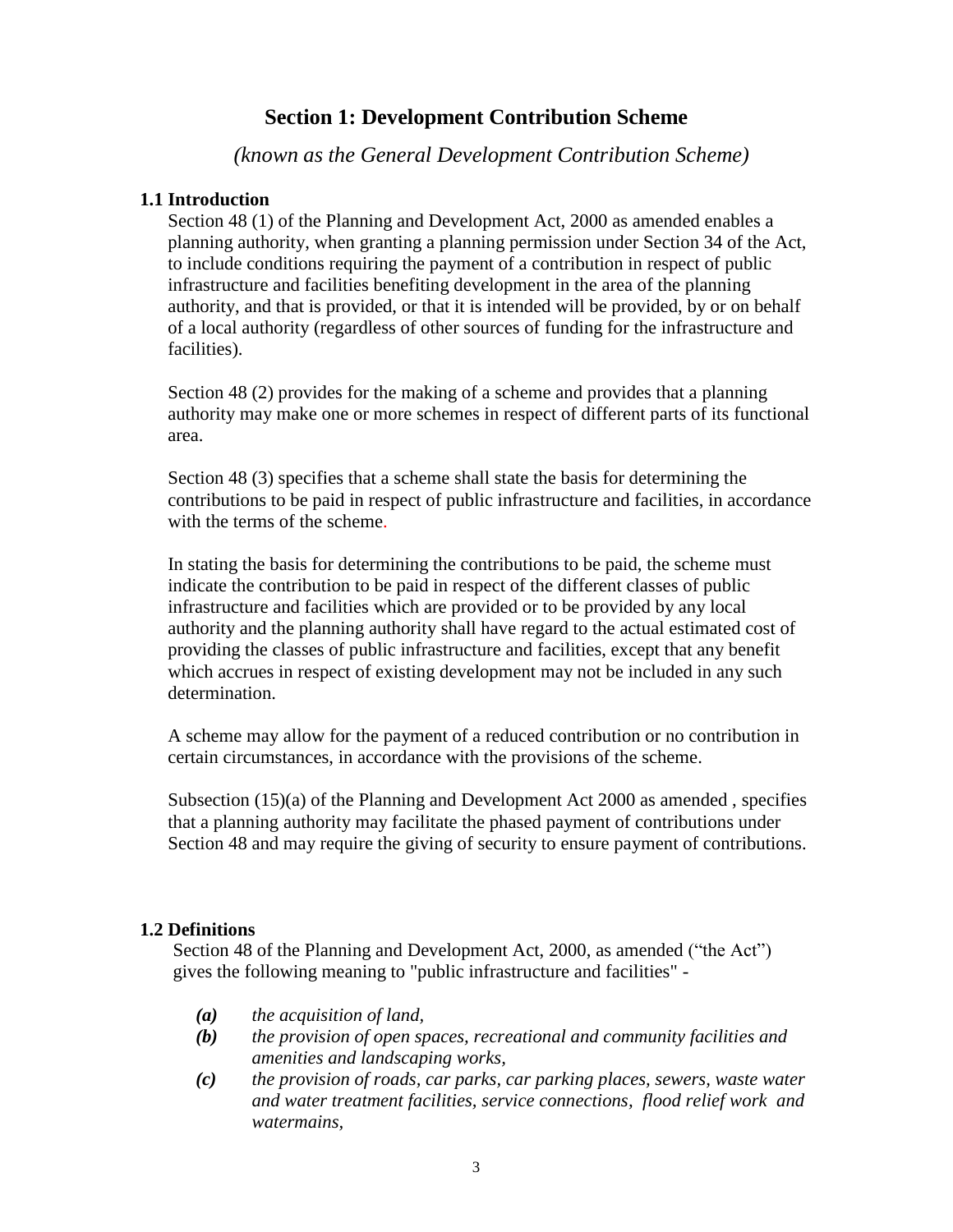- *(d) the provision of bus corridors and lanes, bus interchange facilities (including car parks for these facilities) infrastructure to facilitate public transport, cycle and pedestrian facilities, and traffic calming measures,*
- *(e) the refurbishment, upgrading, enlargement or replacement of roads, car parks, car parking places, sewers, waste water and water treatment facilities, service connections , or watermains,*
- *(f) the provision of high – capacity telecommunications infrastructure, such as broadband,*
- *(g) the provision of school sites , and*
- *(h) any matters ancillary to paragraphs (a) to (g)*

#### **1.2a**

Notwithstanding the above definitions, with effect from 1st January 2014, responsibility for public water and wastewater services has been transferred to Irish Water. In accordance with Section 21 of Water Services (No. 2) Act 2013, Irish water are empowered to levy connection/supply charges in respect of these services. Development charges in respect of water and wastewater facilities will no longer be applied by Cork City Council. Management of stormwater remains a responsibility of Cork City Council and provision for contributions towards investment in this infrastructure is included in the current scheme.

#### **1.3 Area of Scheme**

The scheme shall apply to the City of Cork being the administrative area of Cork City Council ("the Council") .

#### **1.4 Basis for Determination of Contribution**

The basis for the determination of a contribution under the Cork City Council Development Contribution Scheme 2015 – 2016 ("the Scheme") is as follows:

- (a) the amount of the actual estimated costs which are attributable in the years up to and including 2016, of providing public infrastructure and facilities (listed in the Table 1 below and Appendix I attached) but excluding any benefit which accrues in respect of existing development (i.e. the eligible cost).
- (b) the aggregated floor areas in square metres of existing development and probable development ( as set out in the General Development Contribution Scheme 2009 – 2015), in respect of residential and nonresidential development (set out in Table 2 below).( i.e. the relevant floor space) and Class 2 amended for that as stated in section 1.2a above.
- (c) the development contributions payable per square metre of residential and/ or non residential development, are determined by dividing the eligible cost by the relevant floor space. The results are given in the Table 3 below .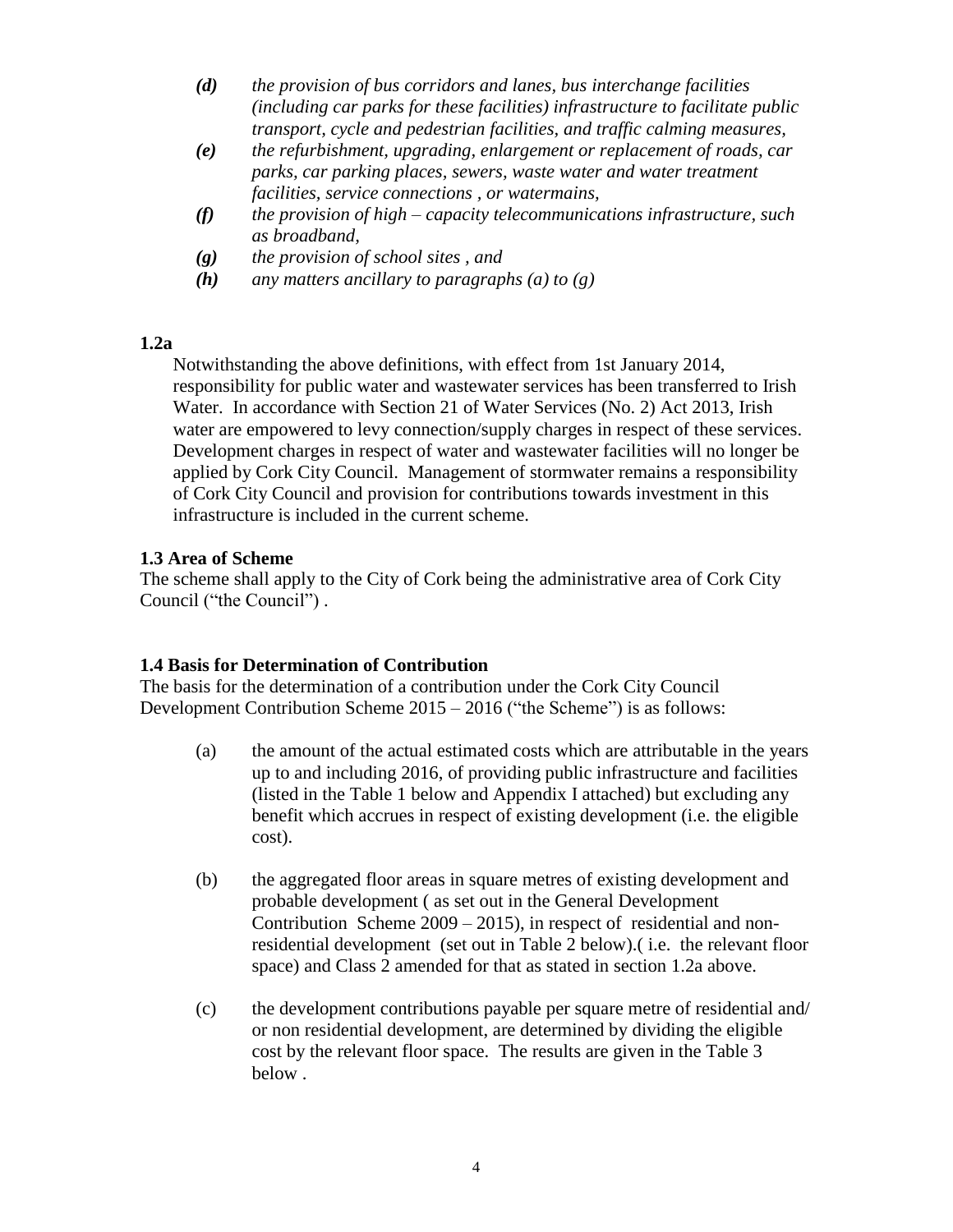#### **1.5 Calculation of Contribution**

In determining the contributions in accordance with the Scheme, regard has been given to the actual estimated cost of providing the classes of public infrastructure and facilities set out in Table 1.

#### **Table 1: Actual estimated costs attributable in the years up to and including 2015 in providing the following classes of public infrastructural development**

| <b>Classes of Public Infrastructural Development</b>               | €              |
|--------------------------------------------------------------------|----------------|
| Class 1 – Roads, transportation infrastructure and facilities      | €398,150,000   |
| Class 2 – Stormwater Management                                    | 9,626,333<br>€ |
| Class $3$ – Parks, recreation, amenity and community<br>facilities | €178,002,368   |
| <b>Total</b>                                                       | €585,778,701   |

#### **Table 2: Existing & Probable Development**

| Development per  | <b>Residential</b> | <b>Non</b>         | <b>Total</b> | % of total dev |
|------------------|--------------------|--------------------|--------------|----------------|
| square metre     |                    | <b>Residential</b> |              |                |
|                  |                    |                    |              |                |
| Existing         |                    |                    |              |                |
| development to   | 5,344,100          | 4,644,825          | 9,988,925    | 90.87%         |
| date             |                    |                    |              |                |
| Probable         |                    |                    |              |                |
| development 2009 | 580,576            | 422,494            | 1,003,070    | 9.13%          |
| $-2015$          |                    |                    |              |                |
|                  | 5,924,676          | 5,067,319          | 10,991,995   | 100%           |
| <b>Total</b>     |                    |                    |              |                |

Both existing developments (9,988,925 square metres ) and probable development of (1,003,070 square metres ) will accrue a benefit from the provision of the infrastructural projects set out in Table 1.

However, any benefit which accrues in respect of existing development (90.87%) must be excluded in calculating the development contributions to be levied under the scheme. Therefore the portion of the project costs of *€585,778,701* being allocated to probable development is *€53,481,595.40 (9.13 %)*

Accordingly the charges to be levied, are calculated by dividing the eligible project costs of *€58,812,181* by the amount of development which is projected to occur (1,003,070 square metres) during the lifetime of the Scheme.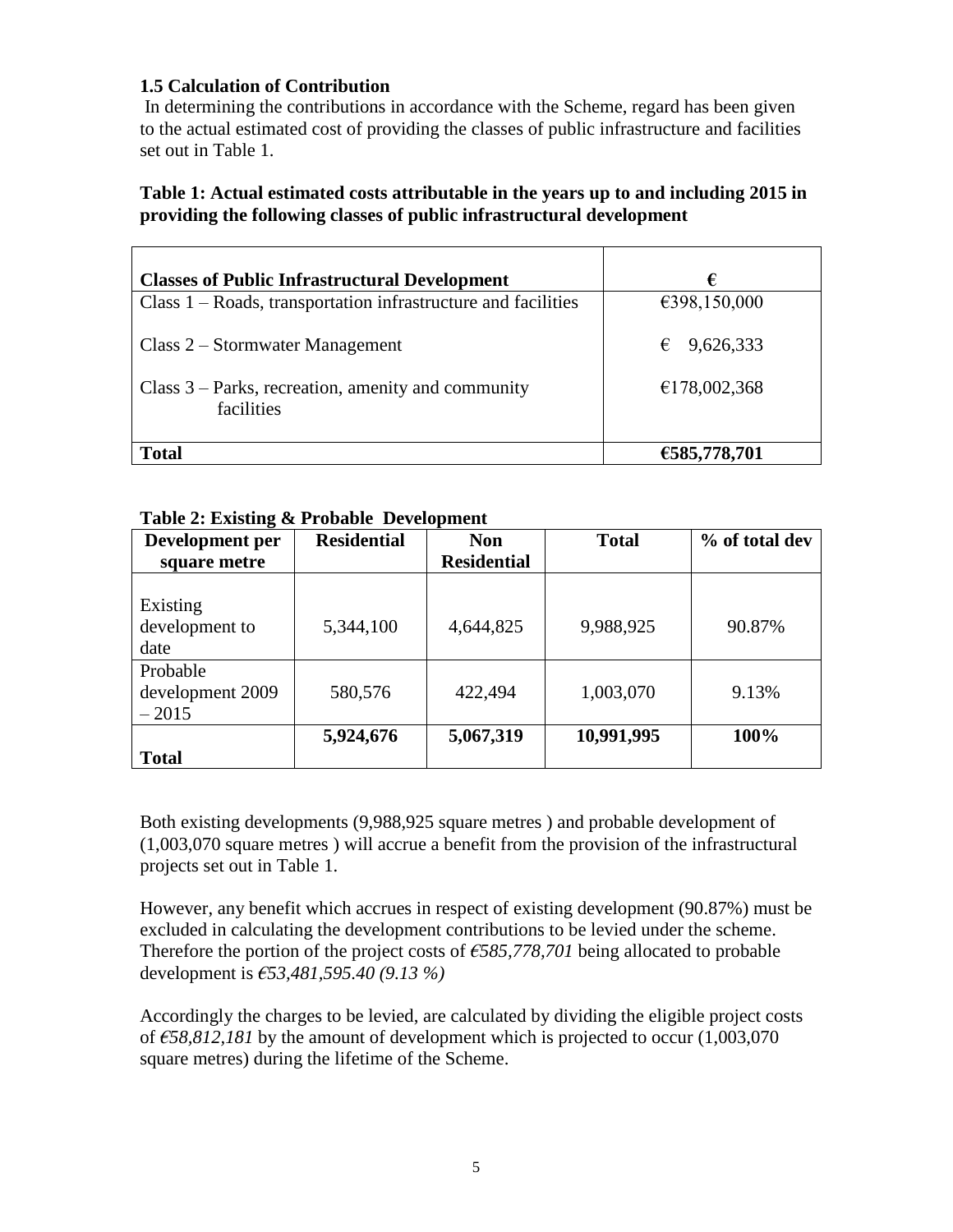#### **1.6 Level of Contribution**

In accordance with the Act, the Council will determine and levy the development contributions set out in Table 3\* as a condition of planning on all Development except where an Exemption or Reduction (outlined in Table 5) applies.

#### **Table 3: Development Contributions for residential and / or non-residential development per square metre floor area ------- €**

| Class                          | <b>Class 1</b> | Class 2 | Class 3 | <b>Total</b> |
|--------------------------------|----------------|---------|---------|--------------|
| $\epsilon$ per square<br>metre | 37.17          | 0.89    | 16.61   | 54.67        |

Note 1 : Classes of Public Infrastructural Development :

| Class 1                                             |
|-----------------------------------------------------|
| Roads, transportation infrastructure and facilities |
| Class 2                                             |
| Stormwater management infrastructure and facilities |
| Class 3                                             |
| Parks, recreation, amenity and community facilities |

Note 2: The rates of contribution will be subject to indexation and will be updated on a quarterly basis\* in line with the Consumer Price Index as published by the Central Statistics Office. During the lifetime of the Scheme, contributions shall be payable at the index adjusted rate pertaining to the quarter of the year in which implementation of the planning permission is commenced. The Council will publish on a quarterly basis the revised (indexed) schedule of contributions on the Council"s Website.

The rates of contribution in the Development Contribution Scheme adopted in 2009 , 2004 and previous schemes are also subject to indexation and will, once this scheme is adopted, be updated on a quarterly basis in line with the Consumer Price Index as published by the Central Statistics Office.

#### *\* Quarterly periods will correspond to: Jan – March inclusive; April – June inclusive; July – September inclusive; October – December inclusive.*

Note 3: The floor area of the proposed development { with the exception of items identified in Table 4 } shall be calculated as the gross internal floor area of all relevant floorspace. Gross internal floor area is measured from the internal measurement of the floorspace on each floor of the building and includes internal walls, partitions, passages, storage areas, voids etc. Table 4 identifies additional areas that are subject to contribution.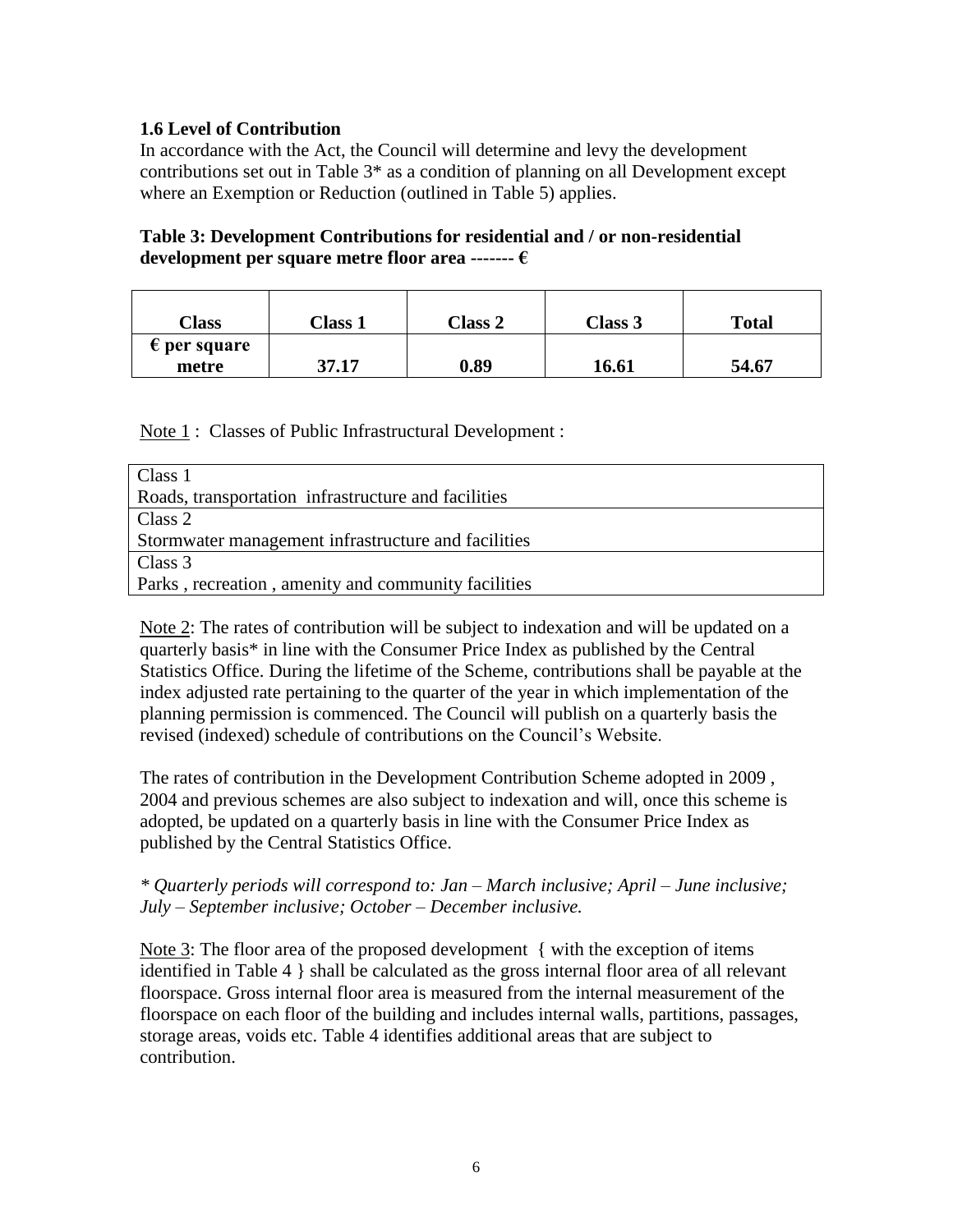#### **Table 4: Additional areas that are subject to a contribution**

#### **Carport/ Undercroft**

Any development that has a carport/ undercroft (or other similar structure) will have the entire area comprising of the carport/ undercroft (or other similar structure) and covered by the roof/ ceiling/ other similar structure included in the area used for the calculation of the contribution

#### **Building on Stilts or Partially on stilts**

Any development that consists of a building on stilts or partially on stilts (or similar structure) will have the entire area under the building (or other similar structure) and covered by the roof/ ceiling/ other similar structure included in the area used for the calculation of the contribution

#### **Basement/ Underground Parking/ Service Areas**

Any development having a basement/ underground parking/ service areas (or similar structure) will have the area of the basement/ underground parking/ service areas (or similar structure) and covered by the roof/ ceiling/ other similar structure included in the area used for the calculation of the contribution

The area to be included for the calculation of the contribution will include the area of any ramp leading into the basement/ underground parking/ service areas that is covered by a roof/ ceiling/ other similar structure

If the basement/ underground parking consists of more than one level, then the area of each level will be included for the calculation of the contribution.

**Overhangs (including balconies)**

Any structure (including balconies) having an overhang in excess of 600mm will have the entire area under the overhang included in the area used to calculate the contribution

#### **1.7 Exemptions and Reductions**

Section 48 (3) (c) of the Act states "*a scheme may allow for the payment of a reduced contribution or no contribution in certain circumstances, in accordance with the provisions of the scheme".* 

The Council applies the following exemptions or percentage reductions in respect of the categories set out in Table 5 below (also subject to paragraph 1.8 and paragraph 1.9):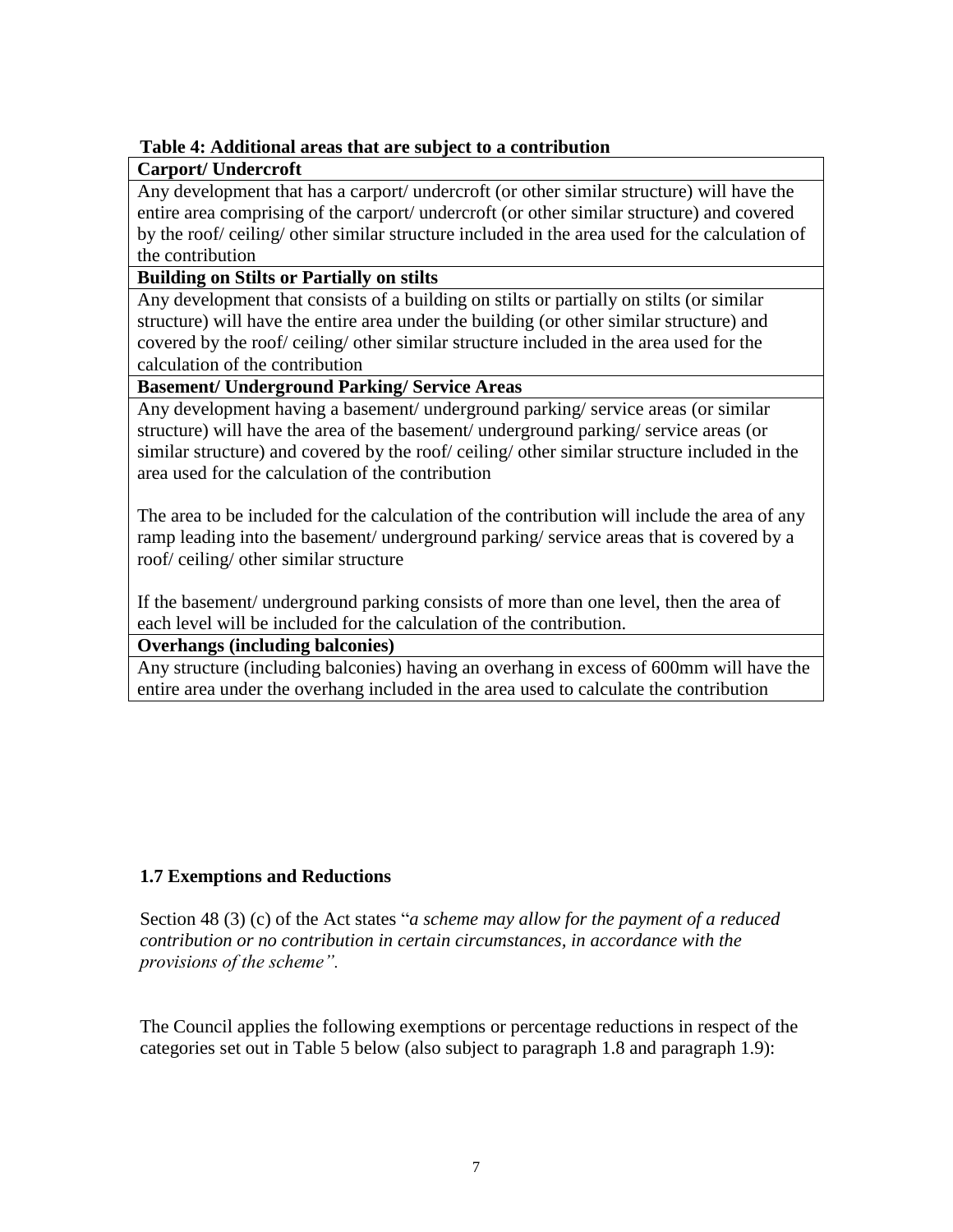| <b>Categories</b>                                                                                                                                                                                                                                                                                                                                                                                                                                                 | <b>Reduction</b> |
|-------------------------------------------------------------------------------------------------------------------------------------------------------------------------------------------------------------------------------------------------------------------------------------------------------------------------------------------------------------------------------------------------------------------------------------------------------------------|------------------|
| Provision of facilities by organizations which are considered to be exempt<br>from planning fees as outlined in Part 12, Article 157 of the Planning and<br>Development Regulations 2001 as amended, except where specified<br>below.*                                                                                                                                                                                                                            | 100%             |
| Voluntary organisations or voluntary/co-operative housing bodies as<br>outlined in Part 12 Article 157 (2) of the Planning and Development<br>Regulations 2001 as amended **                                                                                                                                                                                                                                                                                      | 100%             |
| Social housing units, including those provided, in accordance with an<br>agreement made under Part V of the Planning and Development Act 2000<br>(as amended by the Planning and Development (Amendment) Act 2002) or<br>which are provided by a voluntary or co-operative housing body which is<br>recognized as such by the Council                                                                                                                             | 100%             |
| Affordable housing units provided, in accordance with an agreement made<br>under Part V of the Planning and Development Act 2000 (as amended by<br>the Planning and Development (Amendment) Act 2002) or which are<br>provided by a voluntary or co-operative housing body which is recognized<br>as such by the Council or as part of the Government's various Affordable<br><b>Housing Schemes</b>                                                              | 50%              |
| Non – fee paying primary schools and secondary schools                                                                                                                                                                                                                                                                                                                                                                                                            | 100%             |
| Not for profit, community – run childcare facilities                                                                                                                                                                                                                                                                                                                                                                                                              | 100%             |
| Protected structures excluding ancillary new development where additional<br>services are availed of                                                                                                                                                                                                                                                                                                                                                              | 100%             |
| Extensions of up to 50% increase in original building size of protected<br>structures in the city centre (as defined by attached map – Appendix 2).                                                                                                                                                                                                                                                                                                               | 100%             |
| In the case of a change of use, where, in the opinion of the Planning<br>Authority, the intended use constitutes a substantial intensification of use<br>or is likely to increase demands on services, development contributions<br>will be levied on the basis of 25% of the rate to be applied. (This may be<br>subject to documentary proofs being furnished to the satisfaction of the<br>Council. The burden of proof rests with the applicant / developer.) | 75%              |
| In the case of a change of use, where in the opinion of the Planning<br>Authority, the intended use does not constitute a substantial intensification<br>of use or is unlikely to increase demands on services, development<br>contributions will <b>not</b> be levied. (This may be subject to documentary<br>proofs being furnished to the satisfaction of the Council. The burden of<br>proof rests with the applicant / developer                             | 100%             |
| Permission where a change of use is granted and the original permitted use<br>was never executed                                                                                                                                                                                                                                                                                                                                                                  | 100%             |

#### **Table 5: % Reductions in respect of specified categories of development**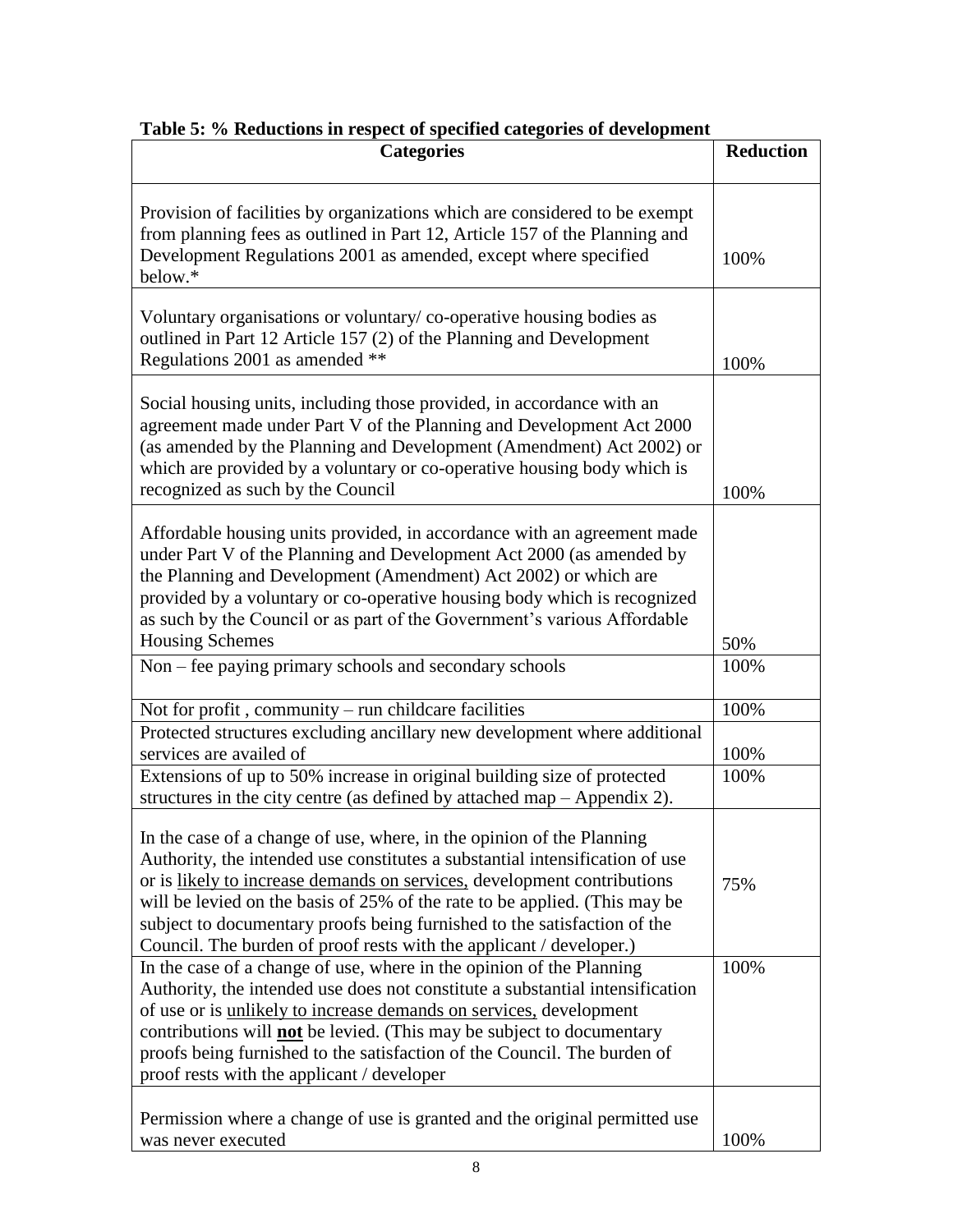| Permission for a change of use relating to a protected structure                                                                                                                                                                                                                                                                                                                                                                                                                | 100% |
|---------------------------------------------------------------------------------------------------------------------------------------------------------------------------------------------------------------------------------------------------------------------------------------------------------------------------------------------------------------------------------------------------------------------------------------------------------------------------------|------|
| Permission for change of use/refurbishment of properties in the city centre<br>(as defined by attached map – appendix 2).                                                                                                                                                                                                                                                                                                                                                       | 100% |
| Masts and antennae, dish and other apparatus/equipment for<br>communication purposes that form part of the National Broadband Scheme<br>(NBS) as defined by the Department of Communications, Energy and<br><b>Natural Resources (DCENR)</b>                                                                                                                                                                                                                                    | 100% |
| Renewable energy development with a capacity up to 0.5MW.<br>(Larger capacity development will be charged at $\epsilon$ 1,000 per each 0.1MW<br>above an installed capacity of 0.5MW).                                                                                                                                                                                                                                                                                          | 100% |
| Development by persons in receipt of a disabled persons grant from the<br>Council                                                                                                                                                                                                                                                                                                                                                                                               | 100% |
| Temporary permissions up to 3 years***                                                                                                                                                                                                                                                                                                                                                                                                                                          | 67%  |
| Temporary permissions up to 5 years ***                                                                                                                                                                                                                                                                                                                                                                                                                                         | 50%  |
| Temporary permissions up to 10 years***                                                                                                                                                                                                                                                                                                                                                                                                                                         | 34%  |
| Where a temporary permission existed immediately prior to the grant of a<br>permission and where a contribution was payable in accordance with a<br>condition of the temporary permission and relates to the same use and the<br>same area.                                                                                                                                                                                                                                     | 100% |
| Any additional area will be subject to a contribution                                                                                                                                                                                                                                                                                                                                                                                                                           |      |
| Extensions to the family home **** (where the applicant has confirmed in<br>the Supplementary Planning Application form that the residence $\&$<br>proposed extension are the family home)                                                                                                                                                                                                                                                                                      | 100% |
| Where part of a habitable house or other single residential unit (e.g. duplex<br>or apartment unit) is demolished in connection with the provision of an<br>extension and / or other alterations or modifications, an exemption of<br>100% will apply to the first 40 square metres (only one exemption will<br>apply. Where a property has benefitted from this reduction, subsequent<br>extension over and above 40 square metres will be charged at the<br>applicable rate). | 100% |
| Where demolition occurs in conjunction with replacement development,<br>including the partial or full demolition of a structure or building, the<br>development contributions will be calculated based on the net additional<br>floor area created, except where development contributions were not<br>previously levied and/or where a change of use may occur, in which case<br>other reductions specified in this table may be applicable.                                   |      |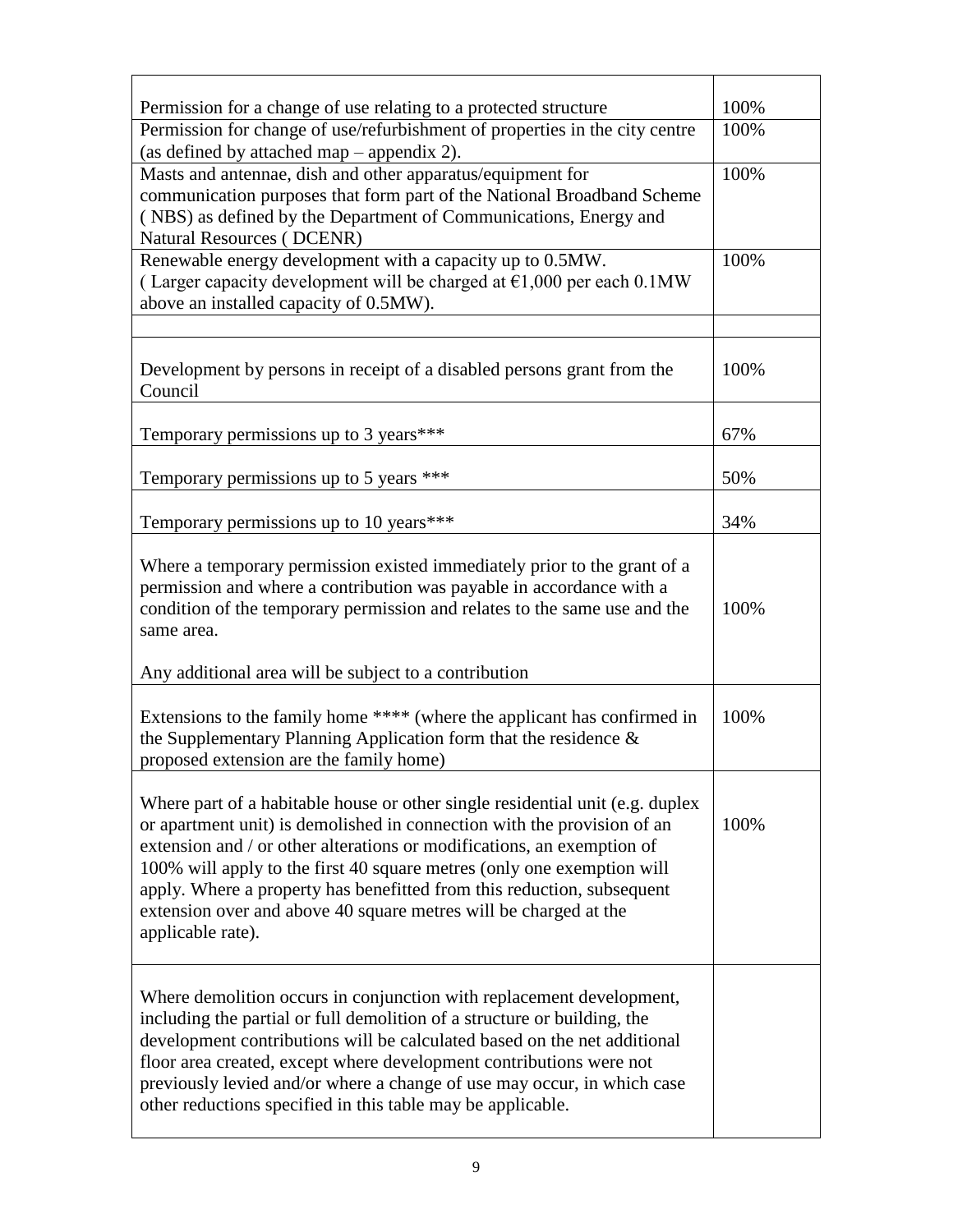| In cases of redevelopment projects, only net additional development (e.g.<br>a redevelopment totaling 200 m2 of which 150 m2 is replacing existing<br>development, contributions to be levied on the net additional 50 m2) will<br>be charged, unless, in the opinion of the Planning Authority, the<br>proposed development $\&$ the intended use constitutes a substantial<br>intensification of use or is likely to increase demands on services, where<br>contributions will be charged at the applicable rate on the full<br>development. |  |
|------------------------------------------------------------------------------------------------------------------------------------------------------------------------------------------------------------------------------------------------------------------------------------------------------------------------------------------------------------------------------------------------------------------------------------------------------------------------------------------------------------------------------------------------|--|
| First time buyers purchasing dwellings (other than affordable dwellings<br>where a 50% reduction applies) not exceeding 108 square metres, will be<br>entitled to a refund of 64% of the General Development Contributions<br>applicable.                                                                                                                                                                                                                                                                                                      |  |
| The refund will be payable to the purchaser (owner/occupier) on the<br>occupation of the dwelling and be subject to sufficient proofs being<br>furnished to the satisfaction of the Council                                                                                                                                                                                                                                                                                                                                                    |  |
|                                                                                                                                                                                                                                                                                                                                                                                                                                                                                                                                                |  |

\* " *Where a planning application consists of development…………… designed or intended to be used for social, recreational educational or religious purposes by the inhabitants of a locality, or by people of a particular group or religious purpose denomination, and is not to be used mainly for profit or gain,*

*Is designed or intended to be used as a workshop, training facility, hostel or other accommodation for persons with disabilities and is not to be used mainly for profit or gain".* 

*(This 100% reduction to the payment of development contributions will not apply to:*

- *Third level educational institutions and student accommodation.*
- *Fee paying schools.*
- *Hospitals and similar developments.*

*\*\* " Where a planning application consists of or comprises the provision of houses, or development ancillary to such provision, which is proposed to be carried out by or on behalf of a Body approved for the purposes of Section 6 of the Housing (Miscellaneous Provisions) Act, 1992 (No. 18 of 1992) and is not to be used mainly for profit or gain,"* 

*Where an existing residential unit is converted to apartments or flats, charges will be levied based on the amount of the additional floor space (square metres) to be provided.*

*\*\*\* Subsequent similar temporary planning permission to be charged full rate of development contributions.* 

*\*\*\*\* "the family home" means the permanent private residence of the applicant.*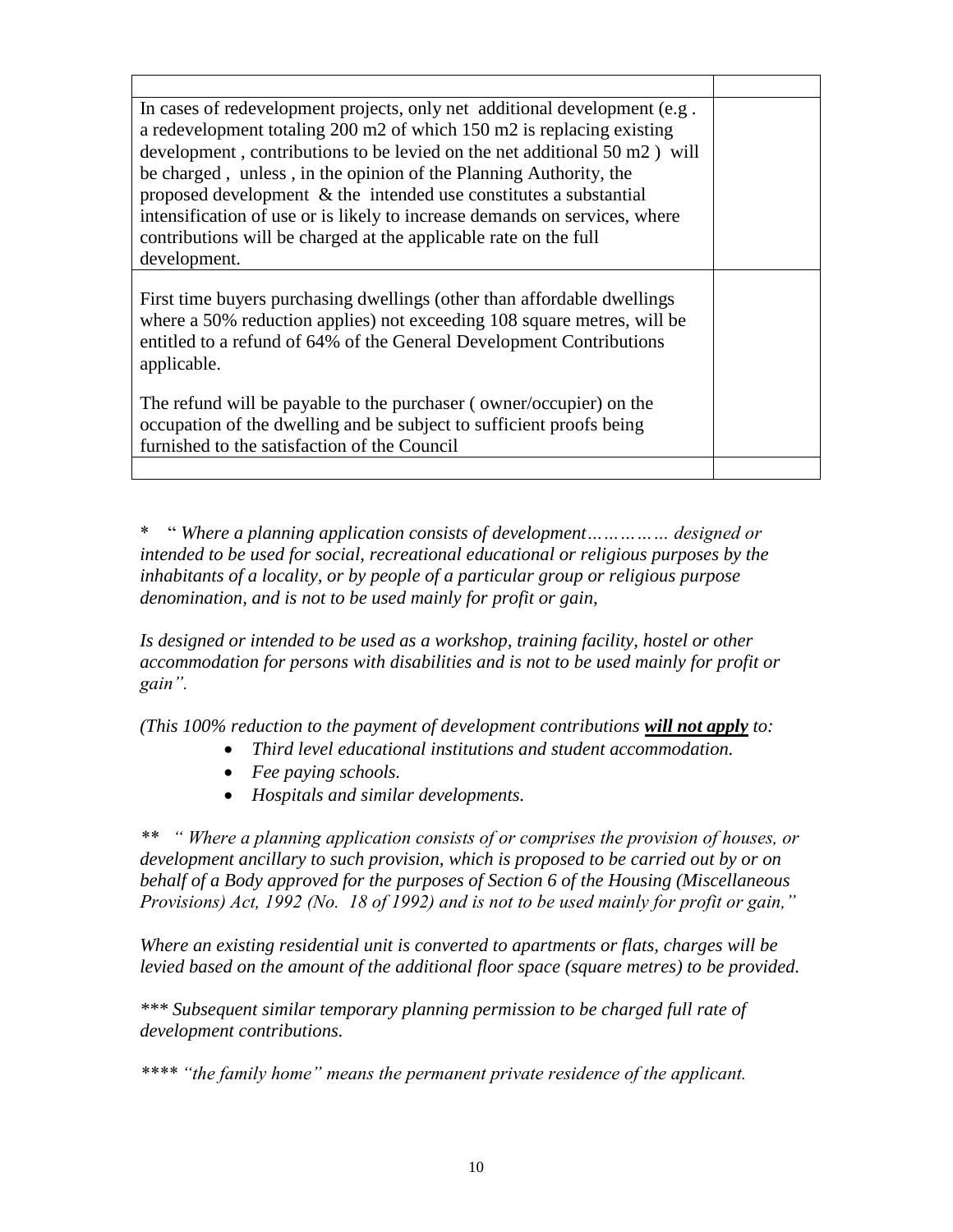#### **1.8. Retention permissions**

In the case of retention permissions, no allowance/reductions shall apply.

#### **1.9. Maximum Reductions/Exemption.**

Although a development may qualify for a number of reductions/exemptions ( see paragraph 1.7 and table 5 above) under the Scheme, the Council will grant only one category of reduction/exemption , whichever is the most financially advantageous to the applicant.

#### **1.10 Payment of Contribution**

Conditions requiring payment of the contributions provided for in the Scheme will be imposed in all decisions to grant planning permission made following the making of the Scheme by the Council.

Contributions under the Scheme shall be payable prior to the commencement of development or as agreed by the Council. During the lifetime of the Scheme, contributions shall be payable at the index adjusted rate pertaining to the quarter of the year in which implementation of the planning permission is commenced. The Council will publish on a quarterly basis the revised (indexed) schedule of contributions on the Council"s website.

The Council may facilitate the phased payment of contributions payable under the Scheme and the Council may require the giving of security to ensure payment of contributions.

The Council, in accordance with statutory powers, may recover as a simple contract debt in a court of competent jurisdiction any contribution (including interest and legal costs) due to it under the terms of the Scheme. Furthermore, the Council may instigate enforcement proceedings under the Act in respect of unpaid development contributions and all associated costs and fees).

#### **1.11 Special Development Contributions**

A special contribution may be imposed under Section 48 of the Act where exceptional costs, not covered by the Scheme, are incurred by the Council in the provision of a specific infrastructures or facility. (the particular works will be specified in the planning conditions when special contributions are levied).

Only developments which will benefit from the public infrastructure or facility in question will be liable to pay the special development contribution. Conditions imposing special contributions may be appealed to the An Bord Pleanála ("the Board").

#### **1.12Appeal to An Bord Pleanála ("the Board")**

An appeal may be brought to the Board where the applicant for planning permission under Section 34 of the Act considers that the terms of the Scheme have not been properly applied in respect of any conditions laid down by the Council (see section 48(10) of the Act).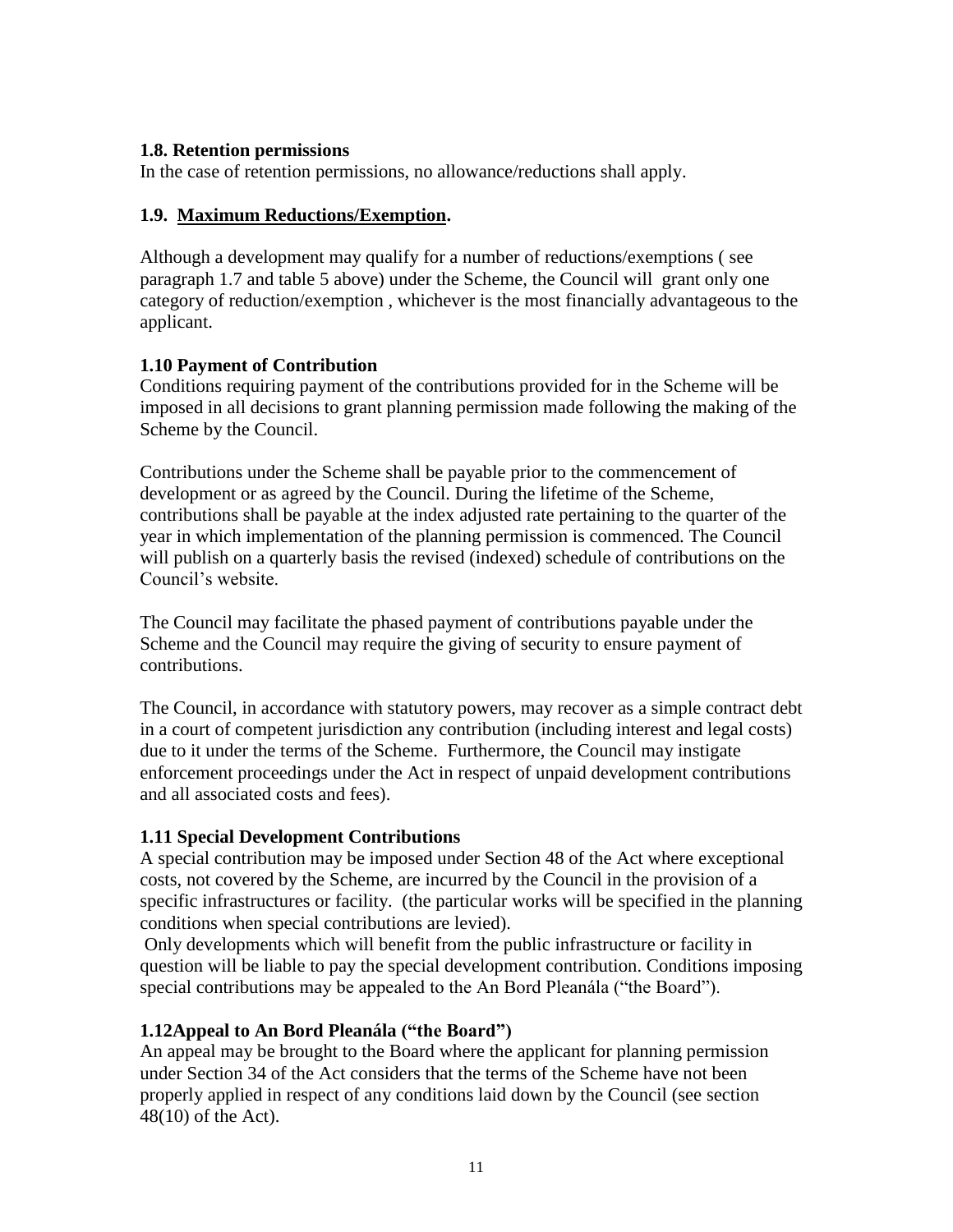#### **1.13 Allocation of Monies**

Monies accruing to the Council, in respect of contributions levied under the Scheme shall only be applied as capital for public infrastructure and facilities and will be accounted for in a separate account. The Council"s Annual Report (Section 50 of the Local Government Act 1991) shall contain details of all such monies owed, paid and spent.

#### **1.14 Term of the Scheme:**

The Scheme will be implemented following its adoption by the Council and will cease, unless a new scheme is made beforehand on  $31<sup>st</sup>$  December, 2016.

#### **1.15 Review of Scheme**

The Scheme may be reviewed from time to time by the Council having regard to circumstances prevailing at the time. After a review of the Scheme, a new scheme may be made.

The review of the implementation of the Scheme will be included in the City Manager's progress report, on securing the objectives of the Development Plan.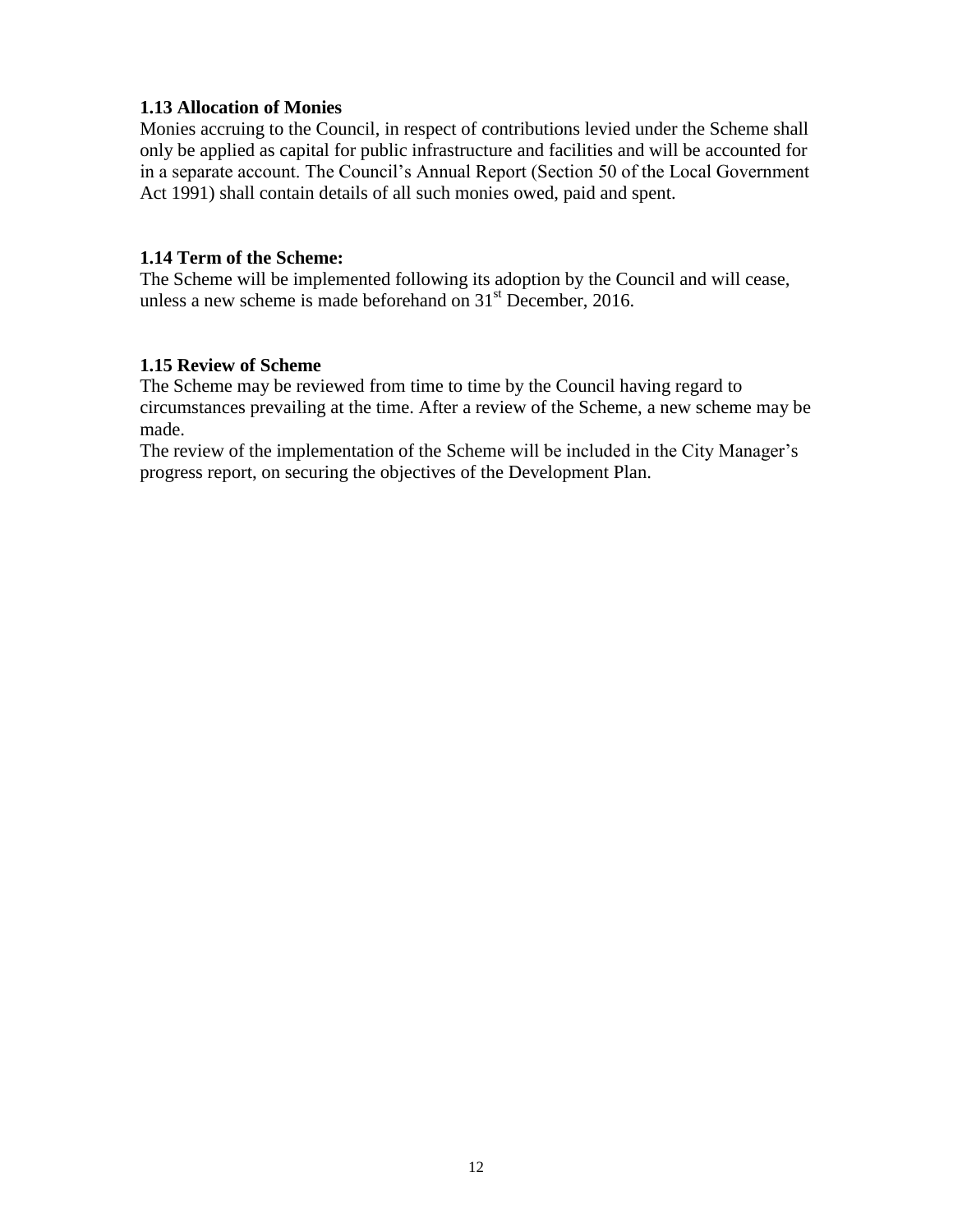#### **Section 2: Supplementary Development Contribution Scheme**

#### **2.1 Introduction**

Section 49 (1) of the Planning and Development Act 2000, as amended enables a planning authority when granting a permission under section 34 of the Act, to include conditions requiring the payment of a contribution in respect of any public infrastructure service or project, as defined in the Act and specified in a Supplementary Development Contribution Scheme provided or carried out or proposed to be provided or carried out by a Planning Authority, that will benefit the development to which the permission relates when carried out.

Section 49 requires that the Supplementary Development Contribution Scheme specifies:

- the public infrastructure project or service and
- the area or areas to which the scheme relates.

A scheme may make provision for the payment of different contributions in respect of different classes or descriptions of development and shall state the basis for determining the contributions to be paid.

A scheme may allow for the payment of a reduced contribution or no contribution in certain circumstances, in accordance with the provisions of the scheme.

#### **2.2 Definitions**

Section 49 (7) of the Planning and Development Act 2000, as amended ("the Act") gives the following meaning to "public infrastructure or service"-

- *(a) the provision of particular rail, light rail or other public transport infrastructure, including car parks and other ancillary development,*
- *(b) the provision of particular new roads*
- *(c) the provision of particular new sewers, wastewater and water treatment facilities, service connections or watermains and ancillary infrastructure,*
- *(d) the provision of new schools and ancillary infrastructure, the subject of this Supplementary Development Contribution Scheme.*

#### **2.3 Project**

The project consists of works and the provision of rolling stock associated with :

- Re-opening of and operation of suburban rail services on the Cork to Midleton line.
- Provision of new rail services between Blarney and Cork (some to continue to Mallow).

 Upgrading of rolling stock and frequency on the Cobh rail line as demand increases. Within the city, the main elements of the project are the re-opening of Kilbarry Rail Station and the refurbishment/realignment of the Central (Kent) Station.

The project was supported by the Feasibility Study on the Cork Suburban Rail Project by Faber Maunsell (for Iarnród Éireann) and the (National) Strategic Rail Review carried out by Booz Allen Hamilton. Both saw it as good value for money and referred to Section 49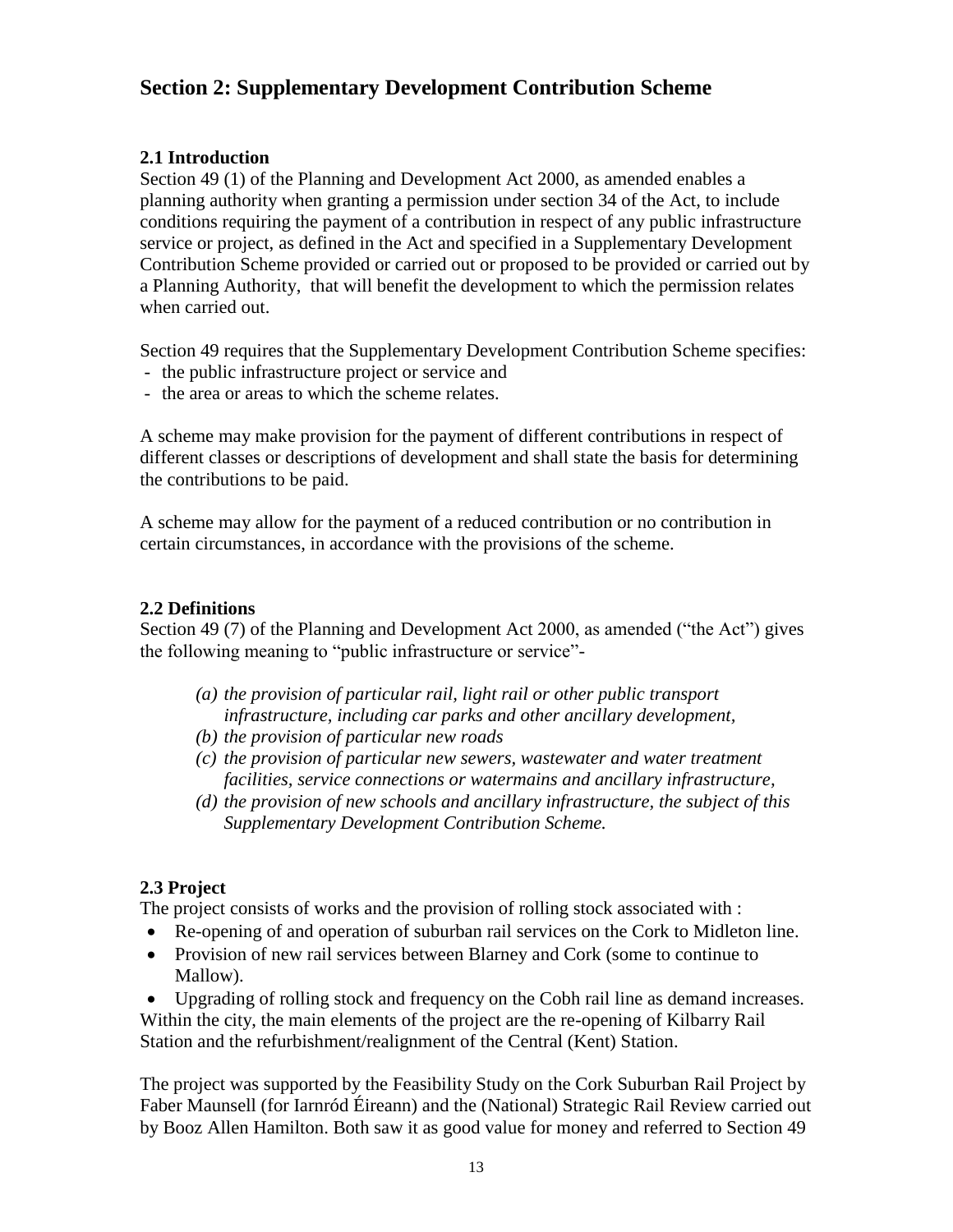as a potential source of funding. The report costs the project at  $\epsilon$ 115 --- $\epsilon$ 124 million  $(E120)$  million has been used in the calculation of the supplementary development contributions).

#### **2.4 Area of the Supplementary Development Contributions Scheme**

The scheme applies to areas which are :

 Within a 1 kilometre corridor of the Cork – Blarney, Cork – Cobh and Cork – Midleton railway lines (excluding tunnel section) , (the disused ) Kilbarry Railway Station , and Kent Railway Station, in so far as they are situated within the functional area of Cork City Council (i.e. Cork City).

#### **2.5 Basis for Determination & Calculation of Contribution**

This supplementary scheme was adopted by the Council first in 2004 and again in 2009. As the project is still ongoing it is proposed to continue the scheme as previously adopted with the rates of contribution being the same as that which was adopted originally but updated by CPI as provided for in the scheme. The charges to be levied are based on the actual estimated costs of the project (Cork Suburban Rail), excluding any benefit that accrues in respect of existing development.

#### **2.6 Level of Contribution**

In accordance with the Act, Cork City Council ("the Council") will determine and levy the contributions set out in Table  $2^*$  as a condition of planning on all Development except where an Exemption or Reduction (outlined in Table 4) applies.

| <b>Development Type</b>                      |              |                 |
|----------------------------------------------|--------------|-----------------|
|                                              | Unit         | Rate $\epsilon$ |
|                                              |              |                 |
| Residential within 1 km of rail line/station | Square metre | 9.95            |
|                                              |              |                 |
| Retail, within 500 metres of the rail line   |              |                 |
| station.                                     | Square metre | 19.89           |
| Office and other non residential             |              |                 |
| development (excl. retail) within 1 km of    |              |                 |
| the rail line/ station.                      | Square metre | 19.89           |

#### **Table 2: Level of Contributions Payable:**

*\*These rates have been updated from the 2009 – 2015 Supplementary Development Contributions Scheme ( January 2009) and will apply with effect from the making of the Supplementary Development Contribution Scheme 2015 -2016 ( "the Scheme"). Rates shall be subject to indexation as set out at note below.* 

Note 1: The rates of contribution will be subject to indexation and will be updated on a quarterly basis\* in line with the Consumer Price Index as published by the Central Statistics Office. During the lifetime of the scheme, contributions shall be payable at the index adjusted rate pertaining to the quarter of the year in which implementation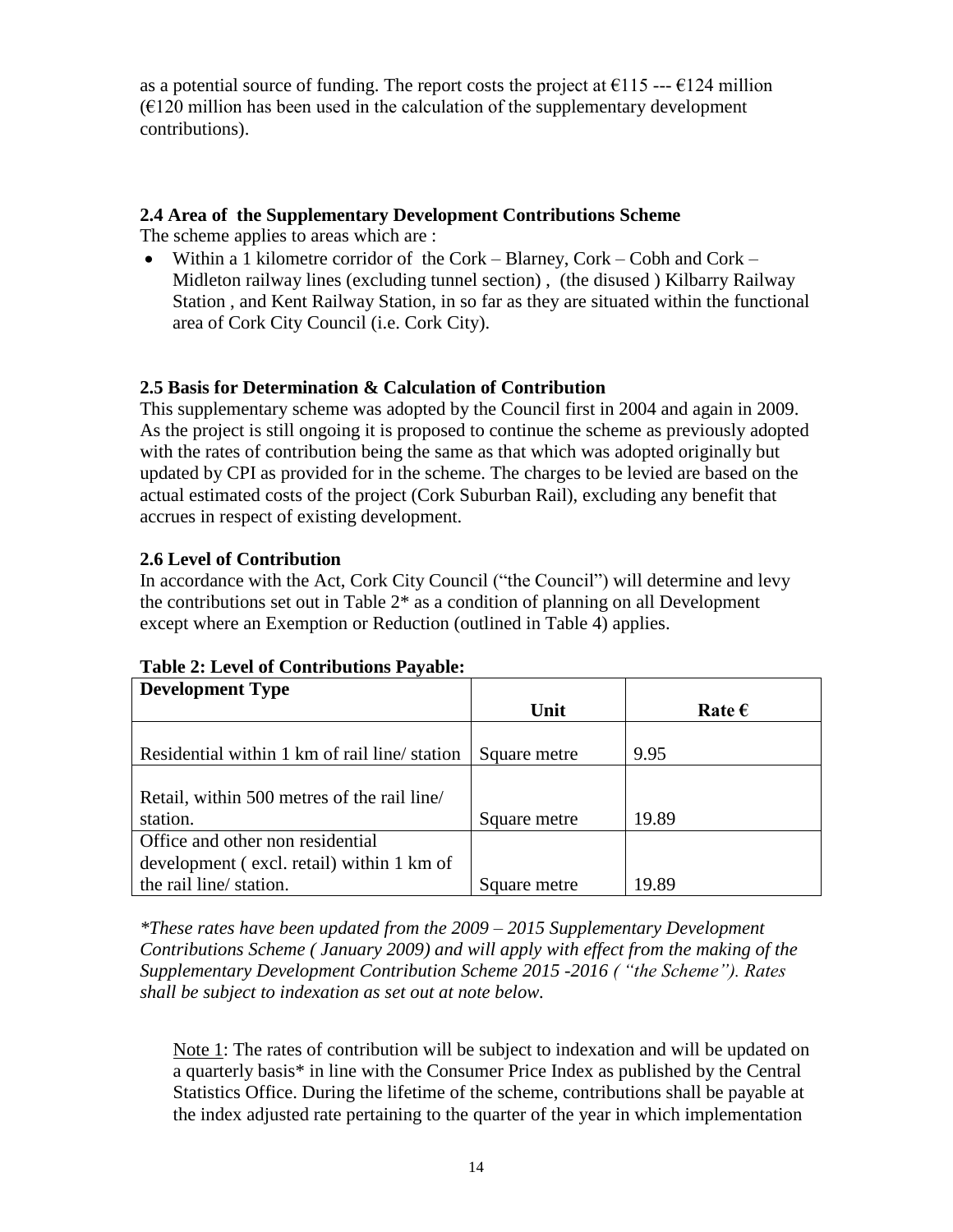of the planning permission is commenced. The Council will publish on a quarterly basis the revised (indexed) schedule of contributions on the Council"s Website.

The rates of contribution in the Supplementary Development Contribution Schemes adopted in 2004 and 2009 are subject to indexation and once the Scheme is adopted, will be updated on a quarterly basis in line with the Consumer Price Index as published by the Central Statistics Office.

*\* Quarterly periods will correspond to: Jan – March inclusive; April – June inclusive; July – September inclusive; October – December inclusive.*

Note 2: The floor area of the proposed development {with the exception of items identified in Table 4} shall be calculated as the gross external floor area of all relevant floorspace. Gross external floor area is measured from the internal measurement of the floorspace on each floor of the building and includes internal walls, patitions, passages, storage areas, voids etc. Table 3 identifies additional areas that are subject to contribution..

#### **Table 3: Additional areas that are subject to a contribution**

**Carport/ Undercroft**

Any development that has a carport/ undercroft (or other similar structure) will have the entire area comprising of the carport/ undercroft (or other similar structure) and covered by the roof/ ceiling/ other similar structure included in the area used for the calculation of the contribution

#### **Building on Stilts or Partially on stilts**

Any development that consists of a building on stilts or partially on stilts (or similar structure) will have the entire area under the building (or other similar structure) and covered by the roof/ ceiling/ other similar structure included in the area used for the calculation of the contribution

#### **Basement/ Underground Parking/ Service Areas**

Any development having a basement/ underground parking/ service areas (or similar structure) will have the area of the basement/ underground parking/ service areas (or similar structure) and covered by the roof/ ceiling/ other similar structure included in the area used for the calculation of the contribution

The area to be included for the calculation of the contribution will include the area of any ramp leading into the basement/ underground parking/ service areas that is covered by a roof/ ceiling/ other similar structure

If the basement/ underground parking consists of more than one level, then the area of each level will be included for the calculation of the contribution

#### **Overhangs (including balconies)**

Any structure (including balconies) having an overhang in excess of 600mm will have the entire area under the overhang included in the area used to calculate the contribution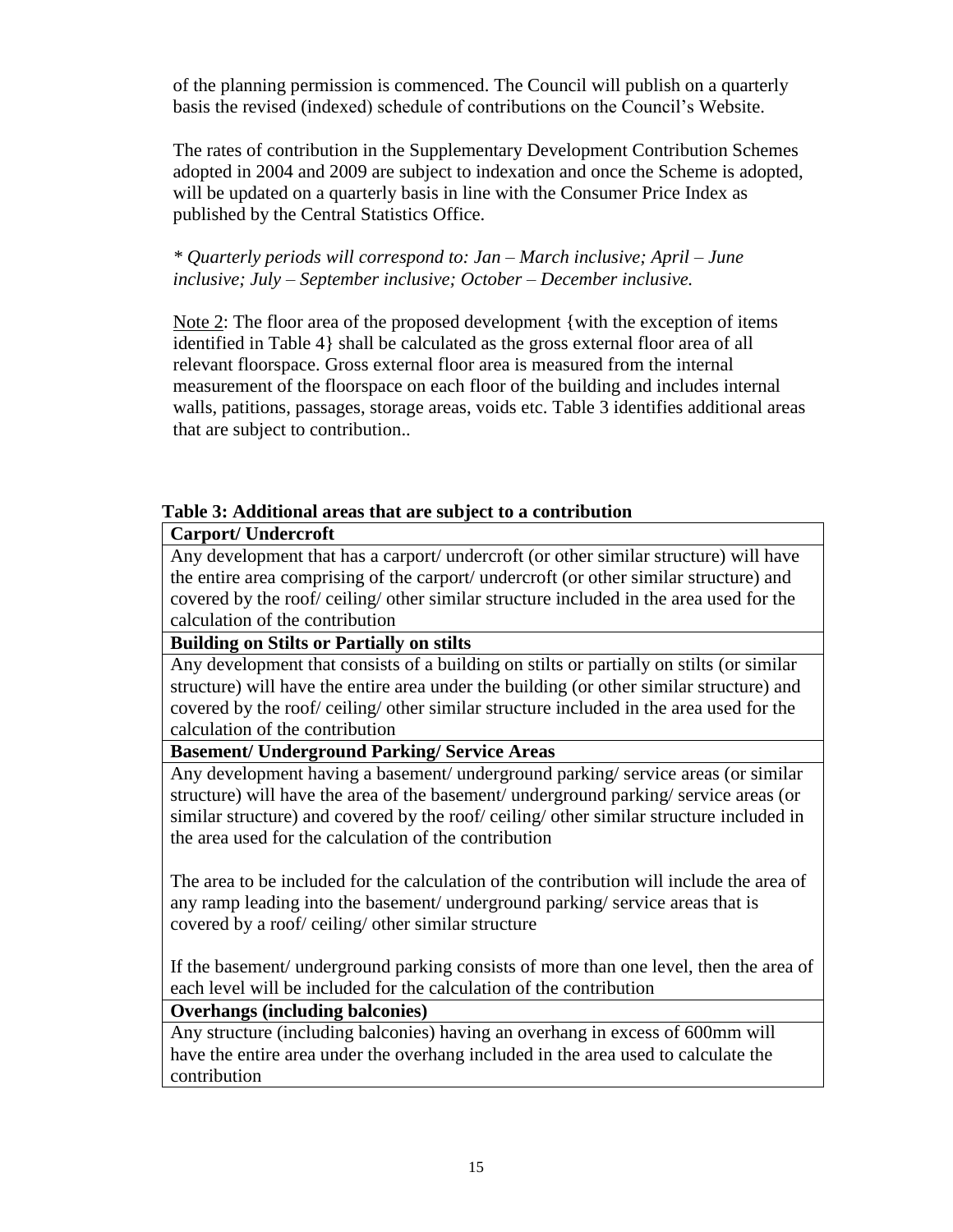Note 3: For the purpose of this contribution scheme the 'office' type development shall include : office based industry, banks, third level education, hospitals  $\&$ surgeries and 'retail type' uses shall include restaurants, bars and retail services.

Note 4: It is the policy and practice of the Council to refuse water and/or sewer connections to any developer who fails to reach a satisfactory agreement with the Council on outstanding Contributions in respect of the relevant permission/development. The supplementary development contribution is required for capital expenditure and therefore costs incurred for such matters as connections to such services are not included in the supplementary development contributions and are subject to separate connection fees.

#### **2.7 Manner of Payment**

Under the Act the Project or public infrastructure services may be provided or carried out by the Council or by any other person, pursuant to an agreement between them and the Local Authority.

Therefore the Council will levy and collect the contributions, which will be transferred with accumulated interest to the Rail Procurement Agency (or any other Organisation designated by the Government) to carry out the Project, once an agreement under Section 49(4) of the Act has been concluded and substantial works on the rail project have begun. Pending this, all monies collected by the Council under the Scheme will be retained and invested. Subsequent contributions will then be transferred as agreed with the Rail Procurement Agency.

If no substantial works have been carried out or commenced within 10 years, following the date of receipt of the supplementary contribution by the Council, the contribution will be returned with interest to the developer.

#### **2.8 Exemptions and Reductions**

Section 48 (3) (c) of the Act states "*a scheme may allow for the payment of a reduced contribution or no contribution in certain circumstances, in accordance with the provisions of the scheme".* 

The Council applies the following exemptions or percentage reductions in respect of the categories set out in Table 4 below (also subject to paragraph 2.9 and paragraph 2.10 ):

#### **Table 4:% Reductions in respect of specified categories of development**

| <b>Categories</b>                                                                                                                                                                                                                      |      |  |
|----------------------------------------------------------------------------------------------------------------------------------------------------------------------------------------------------------------------------------------|------|--|
| Provision of facilities by organizations which are considered to be exempt<br>from planning fees as outlined in Part 12, Article 157 of the Planning and<br>Development Regulations 2001 as amended, except where specified<br>below.* | 100% |  |
| Voluntary organisations or voluntary/co-operative housing bodies as<br>outlined in Part 12 Article 157 (2) of the Planning and Development                                                                                             |      |  |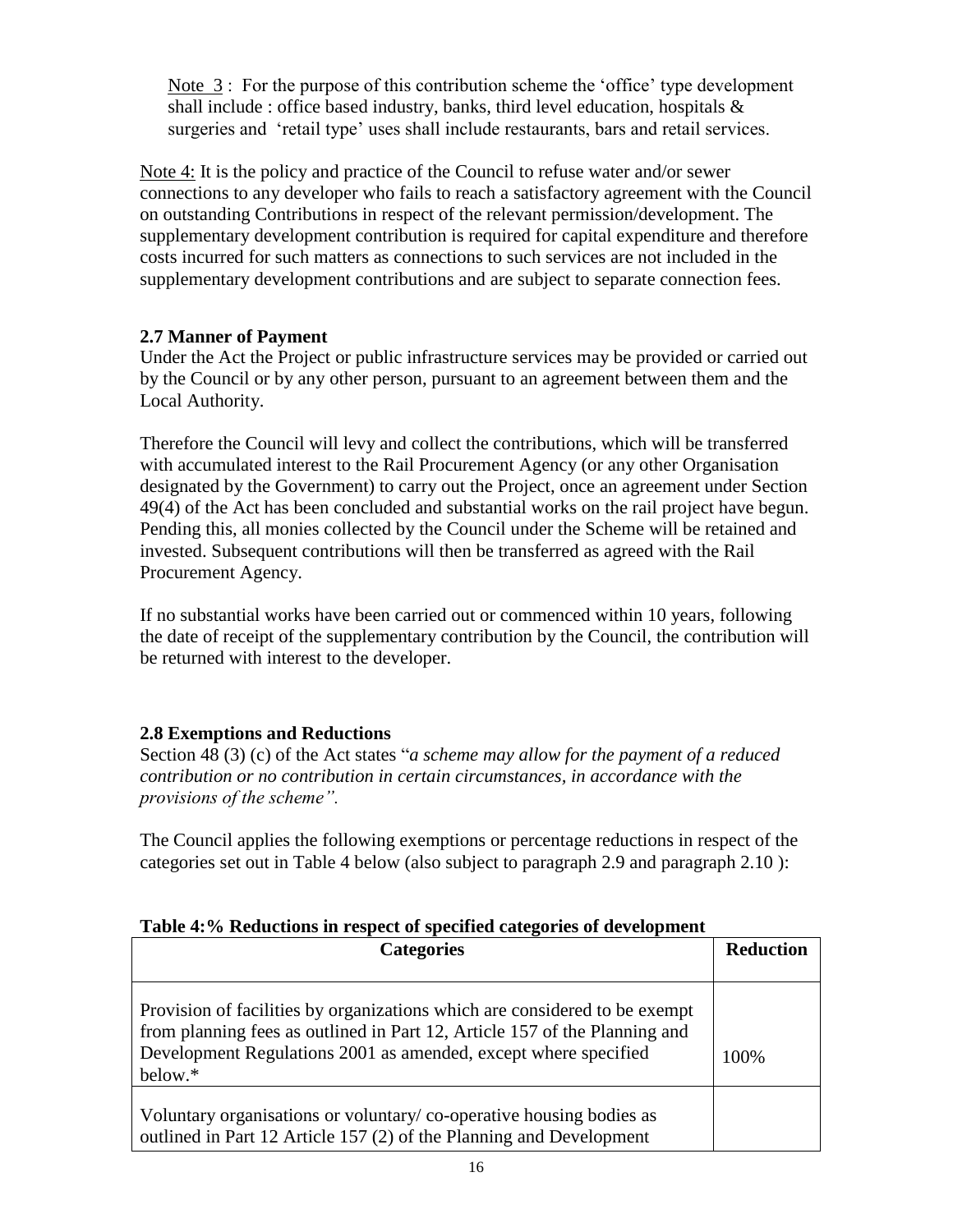| Regulations 2001 as amended **                                                                                                                                                                                                                                                                                                                                                                                                                                                    | 100%         |
|-----------------------------------------------------------------------------------------------------------------------------------------------------------------------------------------------------------------------------------------------------------------------------------------------------------------------------------------------------------------------------------------------------------------------------------------------------------------------------------|--------------|
| Social housing units, including those provided, in accordance with an<br>agreement made under Part V of the Planning and Development Act 2000<br>(as amended by the Planning and Development (Amendment) Act 2002) or<br>which are provided by a voluntary or co-operative housing body which is<br>recognized as such by the Council                                                                                                                                             | 100%         |
| Affordable housing units provided, in accordance with an agreement made<br>under Part V of the Planning and Development Act 2000 (as amended by<br>the Planning and Development (Amendment) Act 2002) or which are<br>provided by a voluntary or co-operative housing body which is recognized<br>as such by the Council or as part of the Government's various Affordable<br><b>Housing Schemes</b>                                                                              | 50%          |
| Non - fee paying primary schools and secondary schools                                                                                                                                                                                                                                                                                                                                                                                                                            | 100%         |
| Not for profit, community – run childcare facilities<br>Protected structures excluding ancillary new development where additional<br>services are availed of.                                                                                                                                                                                                                                                                                                                     | 100%<br>100% |
| Extensions of up to 50% increase in original building size of protected<br>structures in the city centre (as defined by attached map-Appendix 2).                                                                                                                                                                                                                                                                                                                                 | 100%         |
| In the case of a change of use, where, in the opinion of the Planning<br>Authority, the intended use constitutes a substantial intensification of use<br>or is likely to increase demands on services, supplementary development<br>contributions will be levied on the basis of 25% of the rate to be applied.<br>(This may be subject to documentary proofs being furnished to the<br>satisfaction of the Council. The burden of proof rests with the applicant /<br>developer) | 75%          |
| In the case of a change of use, where, in the opinion of the Planning<br>Authority, the intended use does not constitute a substantial intensification<br>of use or is unlikely to increase demands on services, supplementary<br>development contributions will <b>not</b> be levied. (This may be subject to<br>documentary proofs being furnished to the satisfaction of the Council. The<br>burden of proof rests with the applicant / developer).                            | 100%         |
| Permission where a change of use is granted and the original permitted use<br>was never executed, except where specified below ***                                                                                                                                                                                                                                                                                                                                                | 100%         |
| Permission for a change of use relating to a protected structure                                                                                                                                                                                                                                                                                                                                                                                                                  | 100%         |
| Masts and antennae, dish and other apparatus/equipment for<br>communication purposes that form part of the National Broadband Scheme<br>(NBS) as defined by the Department of Communications Energy and<br><b>Natural Resources (DCENR)</b>                                                                                                                                                                                                                                       | 100%         |
| Renewable energy development with a capacity up to 0.5MW.<br>(Larger capacity development will be charged at $\epsilon$ 1,000 per each 0.1MW<br>above an installed capacity of 0.5MW).                                                                                                                                                                                                                                                                                            | 100%         |
|                                                                                                                                                                                                                                                                                                                                                                                                                                                                                   |              |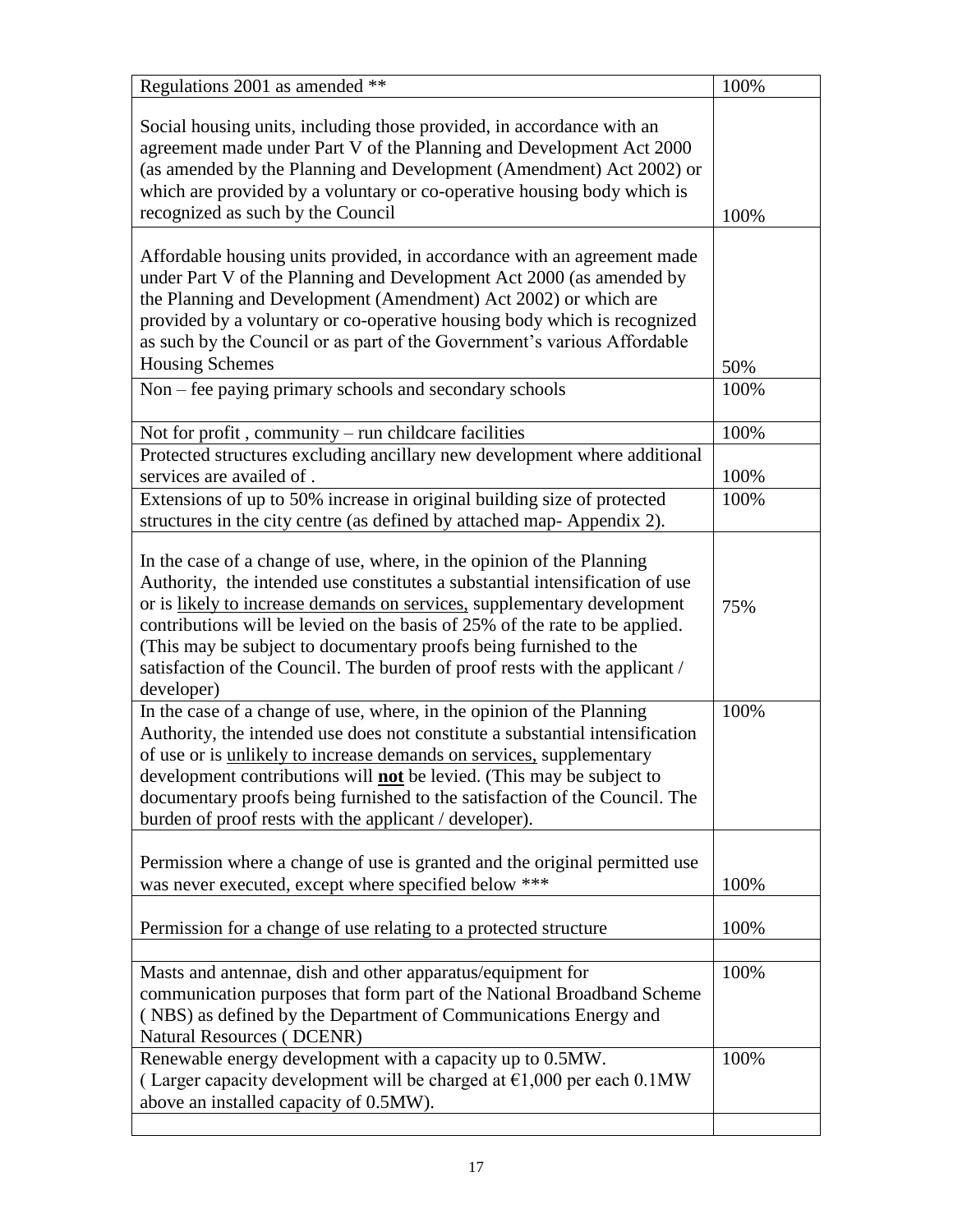| Development by persons in receipt of a disabled persons grant from the<br>Council                                                                                                                                                                                                                                                                                                                                                                                               | 100% |
|---------------------------------------------------------------------------------------------------------------------------------------------------------------------------------------------------------------------------------------------------------------------------------------------------------------------------------------------------------------------------------------------------------------------------------------------------------------------------------|------|
| Temporary permissions up to 3 years****                                                                                                                                                                                                                                                                                                                                                                                                                                         | 67%  |
| Temporary permissions up to 5 years****                                                                                                                                                                                                                                                                                                                                                                                                                                         | 50 % |
| Temporary permissions up to 10 years****                                                                                                                                                                                                                                                                                                                                                                                                                                        | 34%  |
| Where a temporary permission existed immediately prior to the grant of a<br>permission and where a contribution was payable in accordance with a<br>condition of the temporary permission and relates to the same use and the<br>same area.<br>Any additional area will be subject to a contribution                                                                                                                                                                            | 100% |
| Permission for change of use/refurbishment of properties in the city centre<br>(as defined by attached map -- Appendix 2).                                                                                                                                                                                                                                                                                                                                                      | 100% |
| Extensions to the family home ***** (where the applicant has confirmed<br>in the Supplementary Planning Application form that the residence $\&$<br>proposed extension are the family home)                                                                                                                                                                                                                                                                                     | 100% |
| Where part of a habitable house or other single residential unit (e.g. duplex<br>or apartment unit) is demolished in connection with the provision of an<br>extension and / or other alterations or modifications, an exemption of<br>100% will apply to the first 40 square metres (only one exemption will<br>apply. Where a property has benefitted from this reduction, subsequent<br>extension over and above 40 square metres will be charged at the<br>applicable rate). | 100% |
| Where demolition occurs in conjunction with replacement development,<br>including the partial or full demolition of a structure or building, the<br>development contributions will be calculated based on the net additional<br>floor area created, except where development contributions were not<br>previously levied and/or where a change of use may occur, in which case<br>other reductions specified in this table may be applicable.                                   |      |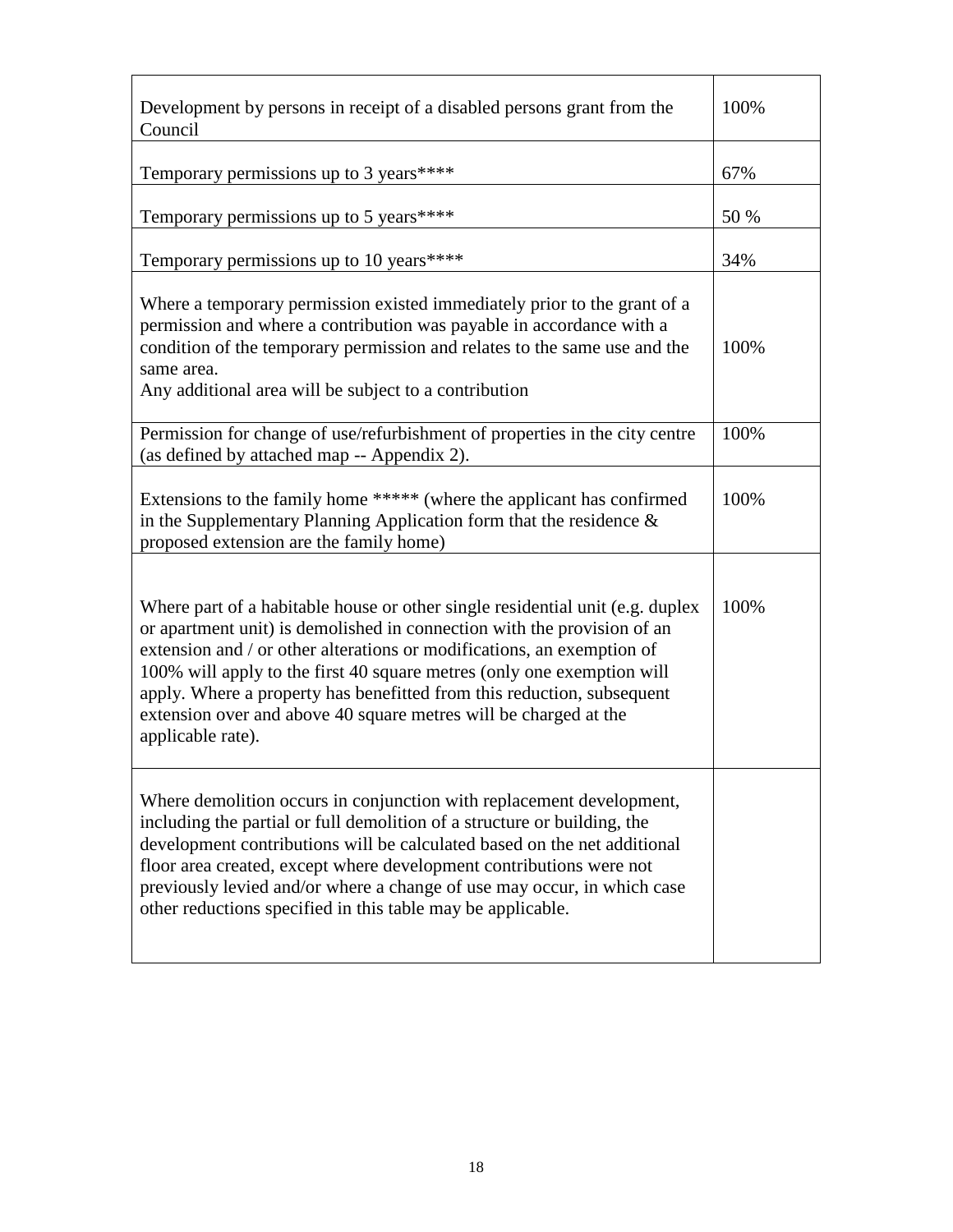| In cases of redevelopment projects, only net additional development (e.g.                                                                                                                                                                       |  |
|-------------------------------------------------------------------------------------------------------------------------------------------------------------------------------------------------------------------------------------------------|--|
| a redevelopment totaling 200 m2 of which 150 m2 is replacing existing                                                                                                                                                                           |  |
| supplementary development, contributions to be levied on the net                                                                                                                                                                                |  |
| additional $50 \text{ m2}$ ) will be charged, unless, in the opinion of the Planning                                                                                                                                                            |  |
| Authority, the proposed development $\&$ the intended use constitutes a                                                                                                                                                                         |  |
| substantial intensification of use or is likely to increase demands on                                                                                                                                                                          |  |
| services, where contributions will be charged at the applicable rate on the                                                                                                                                                                     |  |
| full development.                                                                                                                                                                                                                               |  |
| First time buyers purchasing dwellings (other than affordable dwellings<br>where a 50% reduction applies) not exceeding 108 square metres, will be<br>entitled to a refund of 64% of the Supplementary Development<br>Contributions applicable. |  |
| The refund will be payable to the purchaser (owner/occupier) on the<br>occupation of the dwelling and be subject to sufficient proofs being<br>furnished to the satisfaction of the Council                                                     |  |
|                                                                                                                                                                                                                                                 |  |

\* " *Where a planning application consists of development…………… designed or intended to be used for social, recreational educational or religious purposes by the inhabitants of a locality, or by people of a particular group or religious purpose denomination, and is not to be used mainly for profit or gain,*

*Is designed or intended to be used as a workshop, training facility, hostel or other accommodation for persons with disabilities and is not to be used mainly for profit or gain".* 

*(This 100% reduction to the payment of supplementary development contributions will not apply to:*

- *Third level educational institutions and student accommodation.*
- *Fee paying schools.*
- *Hospitals and similar developments.*

*Where a planning application consists of or comprises the provision of houses, or development ancillary to such provision, which is proposed to be carried out by or on behalf of a Body approved for the purposes of Section 6 of the Housing (Miscellaneous Provisions) Act, 1992 (No. 18 of 1992) and is not to be used mainly for profit or gain,"* 

*Where an existing residential unit is converted to apartments or flats, charges will be levied based on the amount of the additional floor space (square metres) to be provided.*

*\*\*\* In the case where an original permitted development was not subject to supplementary development contributions for one or more development types listed in Table 2 and a subsequent change of use would result in supplementary development contributions for one or more development types listed in Table 2 applying, the full rate will apply for the relevant floor area under each type of development listed in Table 2.*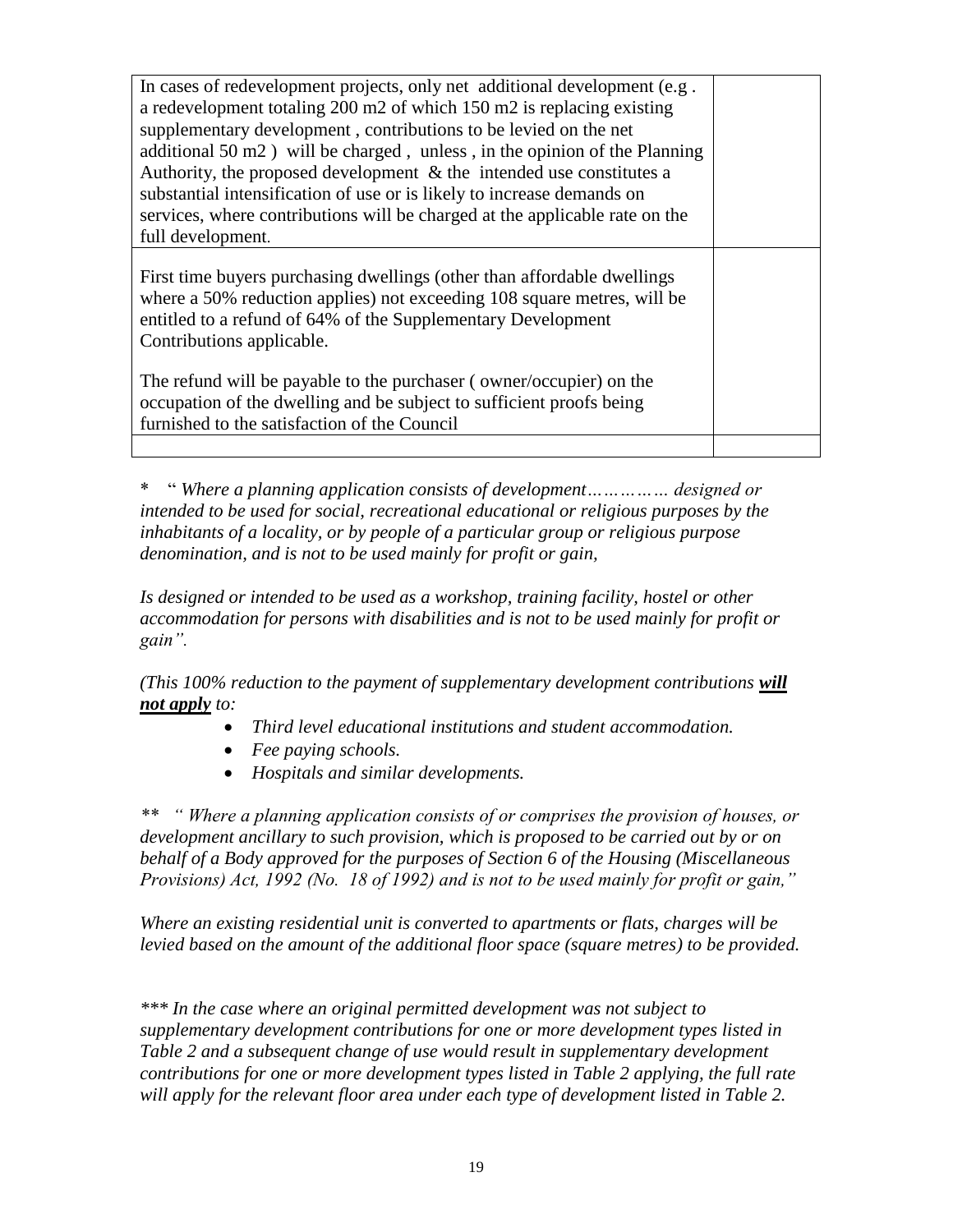*For example: an original permission granted for retail within 1km of the rail line / station would not incur supplementary development contributions. The original permitted use was not implemented. A subsequent change of use was permitted from retail to office, which would incur supplementary development contributions. In this instance supplementary development contributions are applicable at the full rate for the relevant floor area involved.*

*\*\*\*\* Subsequent similar temporary planning permission to be charged full rate of supplementary development contributions.*

*\*\*\*\*\* "the family home" means the permanent private residence of the applicant*

#### **2.9. Retention permissions**

In the case of retention permissions, no allowance/reductions shall apply.

#### **2.10 Maximum Reductions/Exemption.**

Although a development may qualify for a number of Reductions/Exemptions ( see paragraph 2.8 and table 4 above) under the Supplementary Development Contribution Scheme , the Council will grant only one category of reduction/exemption, whichever is the most financially advantageous to the applicant.

#### **2.11 Payment of Contribution**

Conditions requiring payment of the contributions provided for in the Scheme will be imposed in all decisions to grant planning permission made following the making of the Scheme by the Council.

Contributions under the Scheme shall be payable prior to the commencement of development or as agreed by the Council. During the lifetime of the Scheme, contributions shall be payable at the index adjusted rate pertaining to the quarter of the year in which implementation of the planning permission is commenced. The Council will publish on a quarterly basis the revised (indexed) schedule of contributions on the Council"s website.

The Council may facilitate the phased payment of contributions payable under the Scheme and the Council may require the giving of security to ensure payment of contributions.

The Council, in accordance with statutory powers, may recover as a simple contract debt in a court of competent jurisdiction any contribution (including interest and legal costs) due to it under the terms of the Scheme. Furthermore, the Council may instigate enforcement proceedings under the Acts in respect of unpaid supplementary development contributions and all associated costs and fees).

#### **2.12 Appeal to An Bord Pleanála ("the Board")**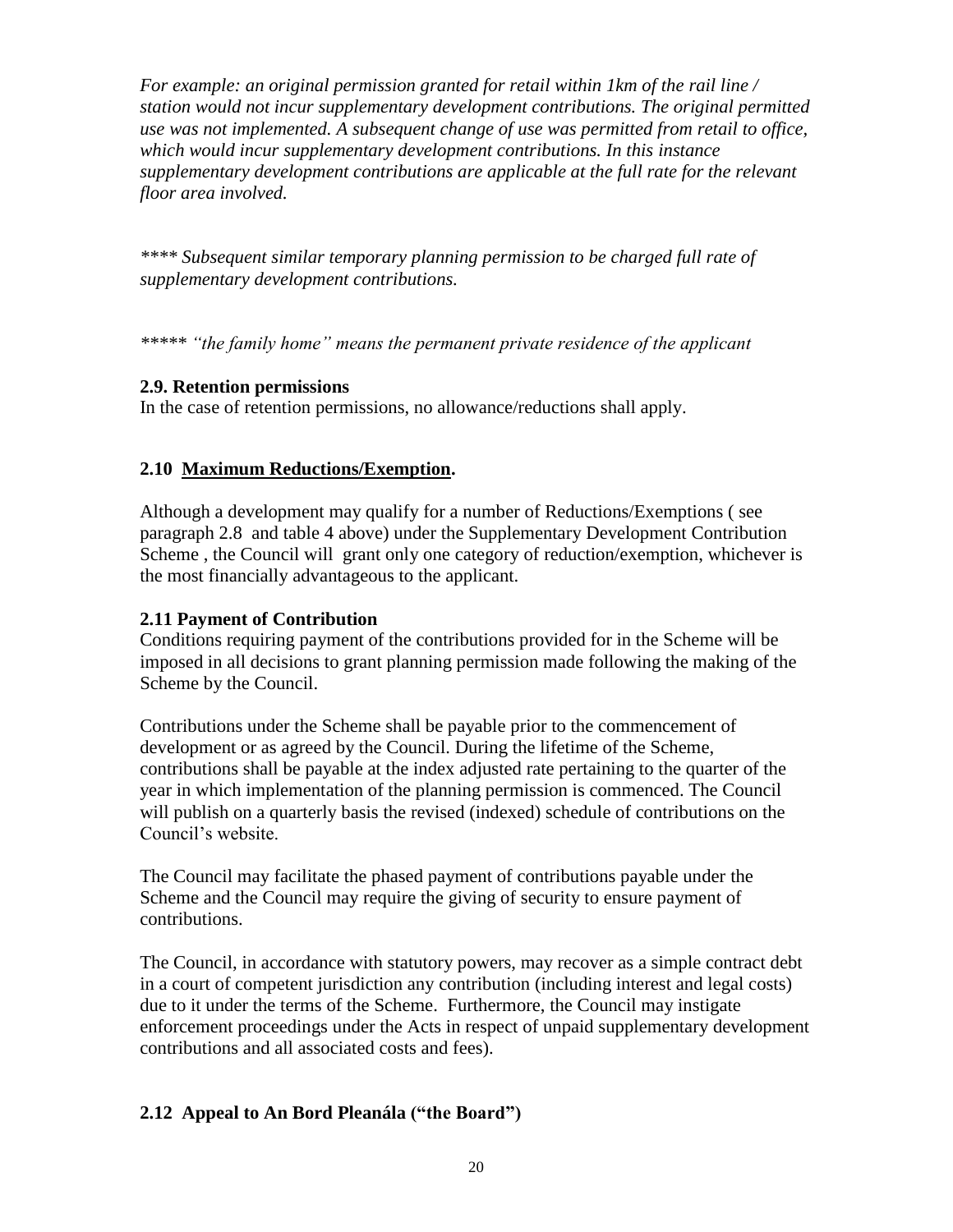Development contributions levied under the Scheme and applied by planning condition can only be appealed to the Board on the basis that the terms of the Supplementary Scheme have not been properly applied by the Council (see sections 49(3) and 48(10) of the Act).

#### **2.13 Term of the Supplementary Scheme**

The scheme will be implemented following its adoption by the Council and will cease, unless a new scheme is made beforehand on  $31<sup>st</sup>$ . December, 2016.

The Scheme may be varied by the resolution of the Council at any time, for the purpose of modifying the manner of determining a contribution pursuant to a condition under Section 49 (1) of the Act, where the cost of carrying out or providing, as the case may be, the public infrastructure project or service is less than the cost that was estimated when the Council first determined the amount of the Contribution.

#### **2.14 Review of the Supplementary Scheme**

The review of the implementation of the Scheme will be included in the City Manager's progress report, on securing the objectives of the Development Plan.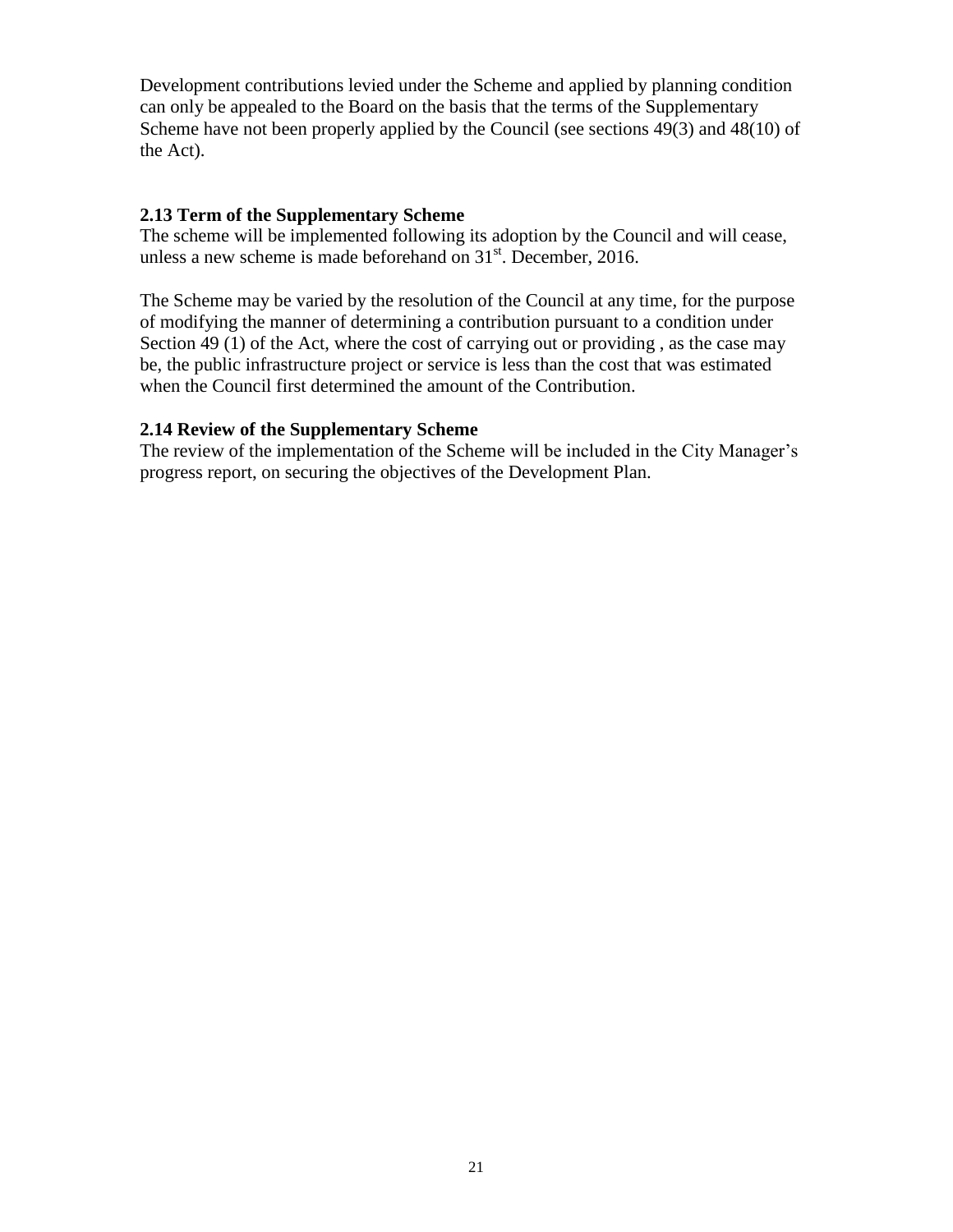### **Appendix 1**

### **Development Contribution Scheme**

| <b>Classes of Infrastructure</b>                                        | <b>Estimated Costs</b> |
|-------------------------------------------------------------------------|------------------------|
|                                                                         |                        |
| <b>Park, Recreation, Amenity &amp; Community</b><br><b>Facilities</b>   |                        |
| <b>Parks (Provision &amp; Upgrading)</b>                                | 57,385,000             |
| <b>Amenity Walks (Provision &amp; Upgrade)</b>                          | 14,553,000             |
| <b>Sports Facilities</b>                                                | 29,533,000             |
| <b>Arts &amp; Cultural Facilities</b>                                   | 25,312,000             |
| <b>Amenities &amp; Facilities</b>                                       | 20,255,000             |
| <b>Libraries</b>                                                        | 17,814,368             |
| <b>Archives</b>                                                         | 3,150,000              |
| Museum                                                                  | 1,000,000              |
| <b>Community Facilities</b>                                             | 6,000,000              |
| Recycling Infrastructure including Civic Amenity Sites /Bottle<br>banks | 3,000,000              |
| <b>Sub Total</b>                                                        | 178,002,368            |
|                                                                         |                        |
| <b>Stormwater Management Infrastructure &amp;</b><br><b>Facilities</b>  |                        |
| <b>CMD - Stormwater</b>                                                 | 2,843,000              |
| <b>River Channel Improvements</b>                                       | 3,000,000              |
| Drainage Network Refurbishment - Stormwater                             | 2,333,333              |
| <b>Drainage Works for Docklands - Stormwater</b>                        | 750,000                |
| <b>Small Drainage Schemes - Stormwater</b>                              | 750,000                |
| <b>Sub Total</b>                                                        | 9,626,333              |
|                                                                         |                        |
| <b>Roads/ Transportation Infrastructure &amp; Facilities</b>            |                        |
| City Centre Road/ Street Upgrade / Refurbishment                        | 59,000,000             |
| <b>Quay Walls &amp; Flood Related Works</b>                             | 40,000,000             |
| <b>Bridges</b>                                                          | 9,300,000              |
| <b>Part of Bridge Docklands</b>                                         | 50,000,000             |
| <b>Part of Docklands Roads Infrastructure</b>                           | 60,000,000             |
| <b>Urban Street Upgrade/ Refurbishment</b>                              | 22,650,000             |
| <b>Major Roads - New/ Upgrade</b>                                       | 20,000,000             |
| <b>Green Routes</b>                                                     | 48,000,000             |
| <b>Traffic Calming Measures</b>                                         | 4,000,000              |
| <b>Car Parks/ Car Parking Spaces</b>                                    | 40,450,000             |
| <b>Cycle Facilities</b>                                                 | 3,500,000              |
| <b>Pedestrian Facilities</b>                                            | 1,500,000              |
| <b>Traffic Mgt</b>                                                      | 37,750,000             |
| <b>Public Transport Infrastructure</b>                                  | 2,000,000              |
| <b>Sub Total</b>                                                        | 398,150,000            |
|                                                                         |                        |
| <b>Total: All Classes of Infrastructure &amp; Facilities</b>            | 585,778,701            |